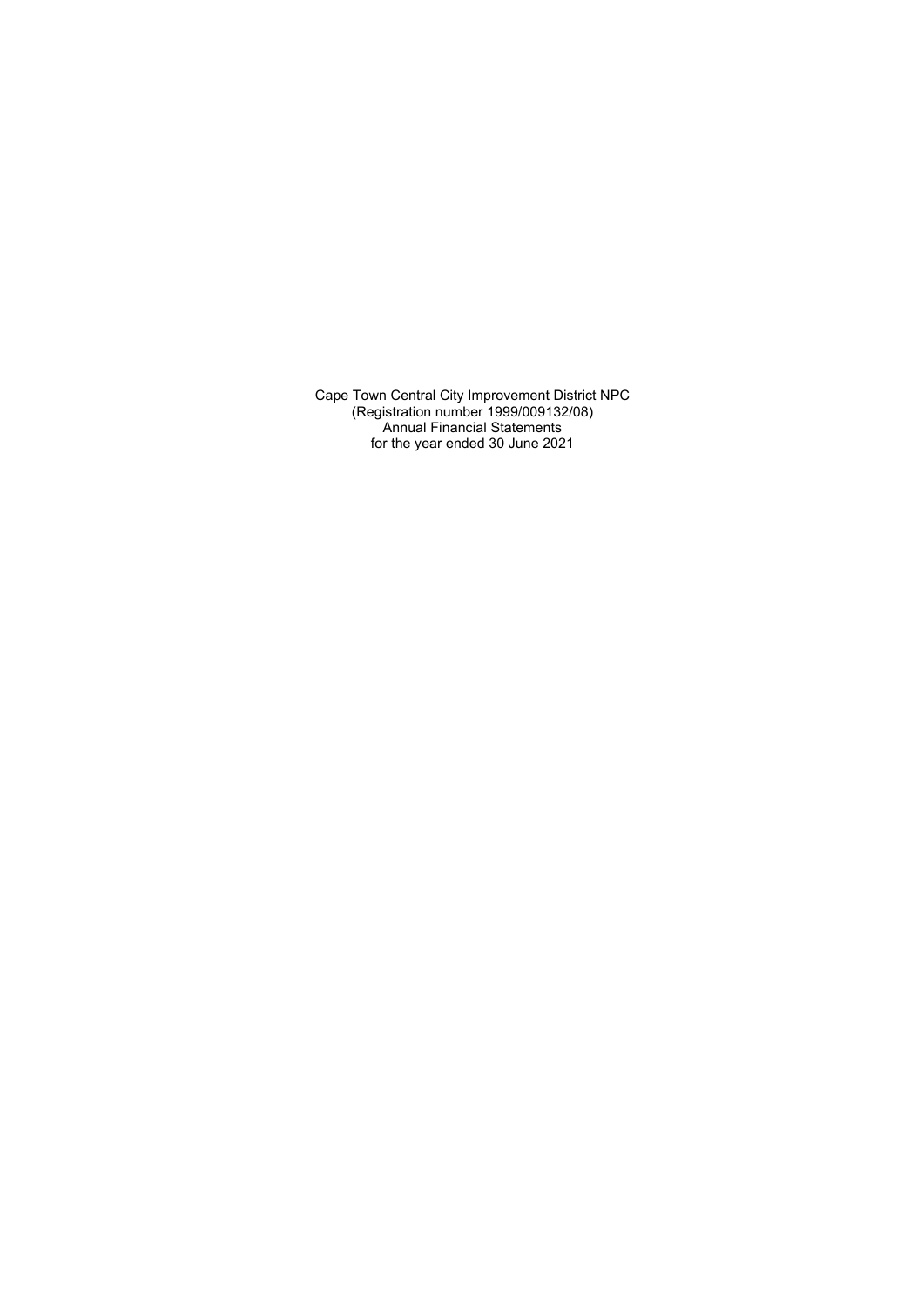(Registration number: 1999/009132/08)

Annual Financial Statements for the year ended 30 June 2021

# **General Information**

| <b>Country of incorporation and domicile</b> | South Africa                                                                                                                                                                                                          |
|----------------------------------------------|-----------------------------------------------------------------------------------------------------------------------------------------------------------------------------------------------------------------------|
| Nature of business and principal activities  | The company provides additional security, cleansing, maintenance<br>services, marketing and social development in the Cape Town City<br>area                                                                          |
| <b>Directors</b>                             | R Kane (Chairperson)<br><b>DS Stoll</b><br>R van Wyk<br>T Capstick-Dale<br><b>NK Ramasar</b><br>J van Rooyen<br>L Robinson<br><b>G</b> Elliott<br>JD Leibman<br><b>HC Truter</b><br>P Raimondo<br>M Bauer<br>M Makeka |
| <b>Registered office</b>                     | 13th Floor<br>1 Thibault Square<br>Cnr Long St & Hans Strijdom Ave<br>Cape Town<br>8001                                                                                                                               |
| <b>Postal address</b>                        | PO Box 7517<br>Roggebaai<br>South Africa<br>8012                                                                                                                                                                      |
| <b>Auditors</b>                              | BDO South Africa Inc.<br>Chartered Accountants (SA)<br><b>Registered Auditors</b>                                                                                                                                     |
| <b>Company registration number</b>           | 1999/009132/08                                                                                                                                                                                                        |
| Level of assurance                           | These annual financial statements have been audited in compliance<br>with the applicable requirements of the Companies Act 71 of 2008.                                                                                |
| <b>Preparer</b>                              | The annual financial statements were independently compiled by:<br>Metis Advisory Services Proprietary Limited<br>A Pangarker CA(SA)                                                                                  |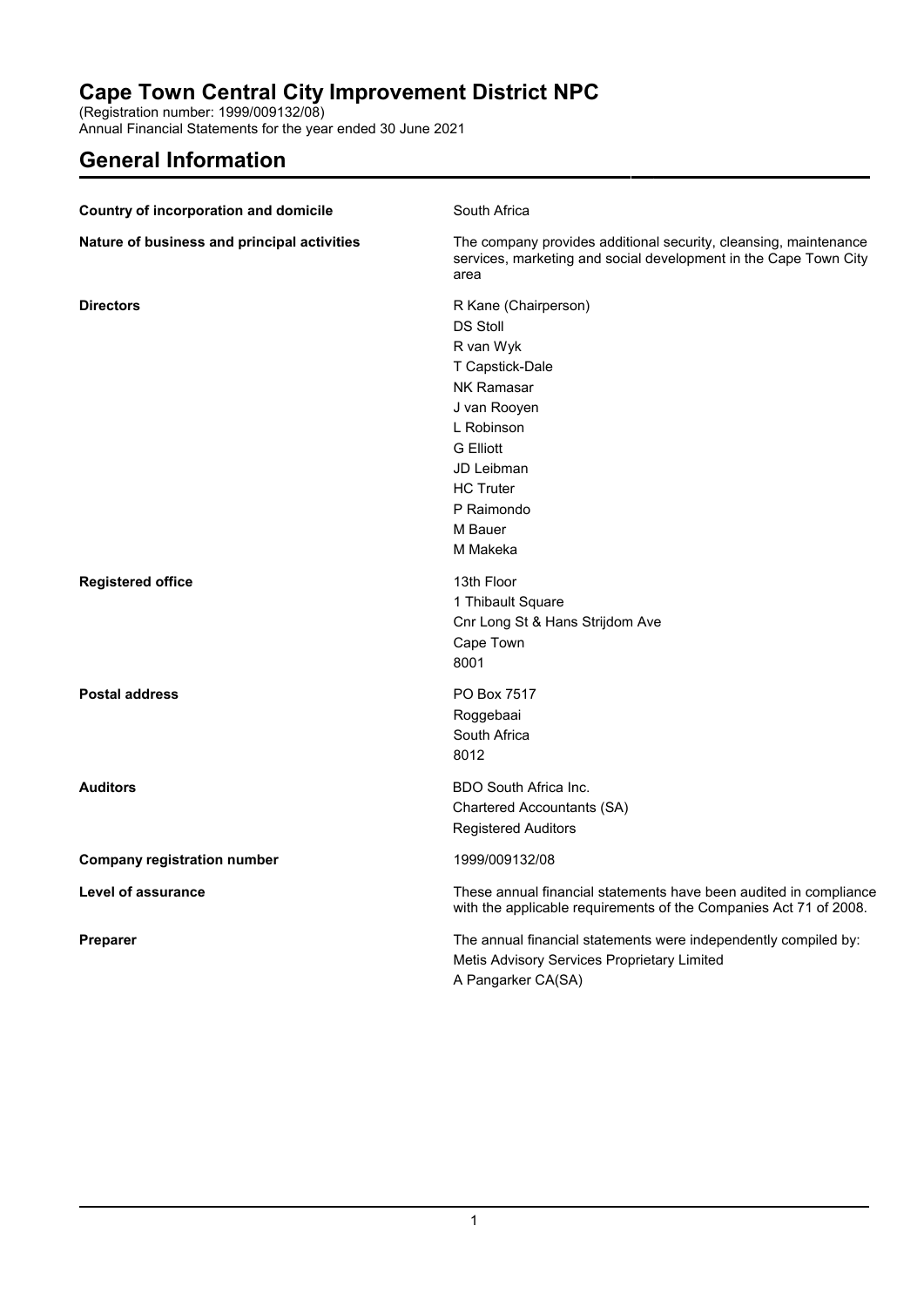(Registration number: 1999/009132/08)

Annual Financial Statements for the year ended 30 June 2021

# **Contents**

The reports and statements set out below comprise the annual financial statements presented to the members:

|                                                                                                                 | Page      |
|-----------------------------------------------------------------------------------------------------------------|-----------|
| Independent Auditor's Report                                                                                    | $3 - 4$   |
| Directors' Responsibilities and Approval                                                                        | 5         |
| Directors' Report                                                                                               | $6 - 7$   |
| Statement of Comprehensive Income                                                                               | 8         |
| <b>Statement of Financial Position</b>                                                                          | 9         |
| Statement of Changes in Equity                                                                                  | 10        |
| <b>Statement of Cash Flows</b>                                                                                  | 11        |
| <b>Accounting Policies</b>                                                                                      | $12 - 14$ |
| Notes to the Annual Financial Statements                                                                        | $15 - 19$ |
| The following supplementary information does not form part of the annual financial statements and is unaudited: |           |
| Detailed Income Statement                                                                                       | $20 - 21$ |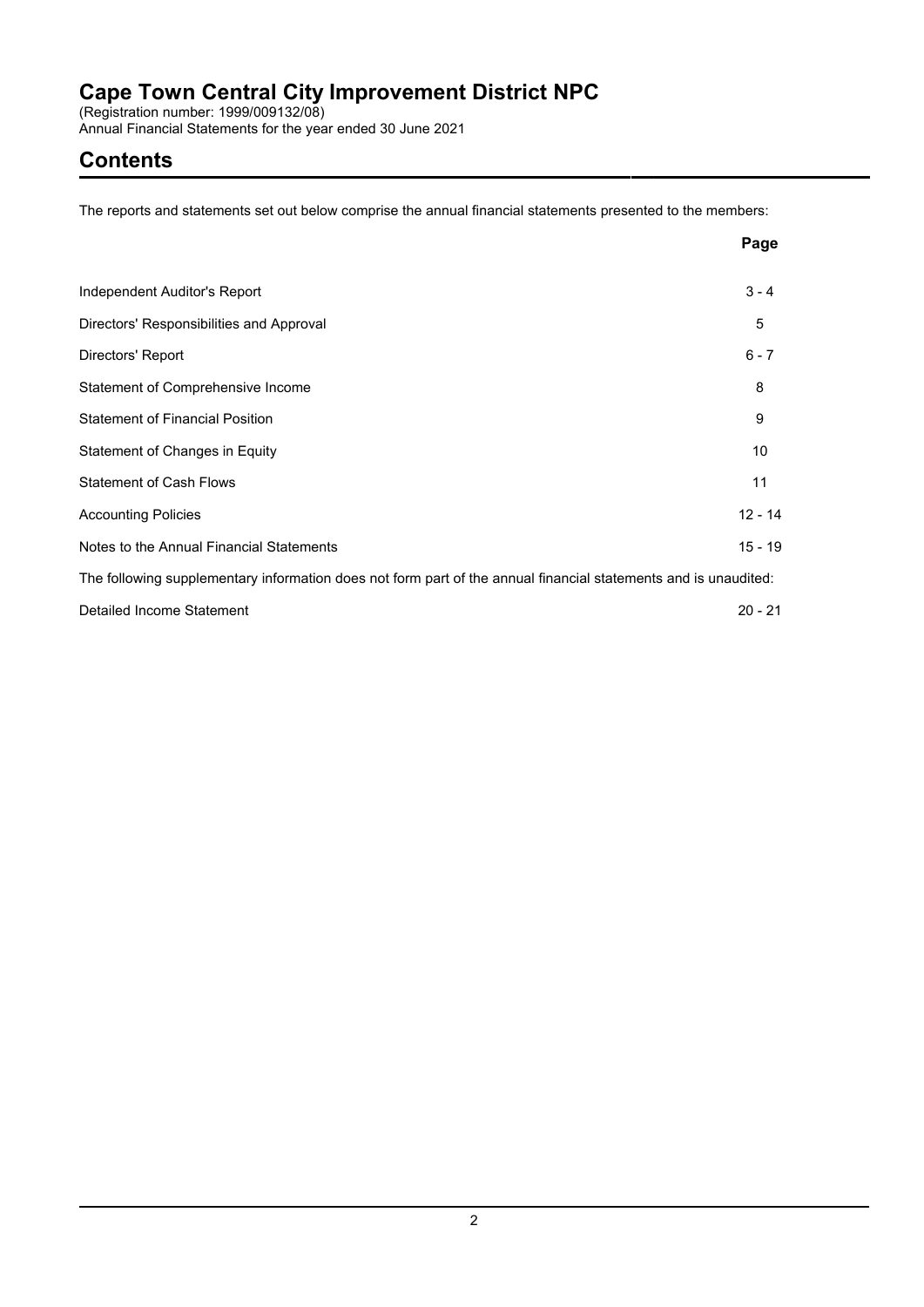

Tel: +27 21 417 8800 Fax: +27 21 417 8700 **www.bdo.co.za**

6 th Floor, 119 – 123 Hertzog Boulevard, Foreshore, Cape Town, 8001 PO Box 2275 Cape Town, 8000

## **Independent Auditor's Report**

**To the Members of Cape Town Central City Improvement District NPC**

#### **Opinion**

We have audited the financial statements of Cape Town Central City Improvement District NPC (the company) set out on pages 8 to 19, which comprise the statement of financial position as at 30 June 2021, and the statement of profit or loss and other comprehensive income, statement of changes in equity and statement of cash flows for the year then ended, and notes to the financial statements, including a summary of significant accounting policies.

In our opinion, the financial statements present fairly, in all material respects, the financial position of Cape Town Central City Improvement District NPC as at 30 June 2021 , and its financial performance and cash flows for the year then ended in accordance with the International Financial Reporting Standard for Small and Medium-sized Entities and the requirements of the Companies Act of South Africa.

#### **Basis of Opinion**

We conducted our audit in accordance with International Standards on Auditing (ISAs). Our responsibilities under those standards are further described in the *Auditor's Responsibilities for the Audit of the Financial Statements* section of our report. We are independent of the company in accordance with the Independent Regulatory Board for Auditors' Code of Professional Conduct for Registered Auditors (IRBA Code) and other independence requirements applicable to performing audits of financial statements in South Africa. We have fulfilled our other ethical responsibilities in accordance with the IRBA Code and in accordance with other ethical requirements applicable to performing audits in South Africa. The IRBA Code is consistent with the corresponding sections of the International Ethics Standards Board for Accountants' International Code of Ethics for Professional Accountants (including International Independence Standards). We believe that the audit evidence we have obtained is sufficient and appropriate to provide a basis for our opinion.

#### **Other Information**

The directors are responsible for the other information. The other information comprises the information included in the document titled "Cape Town Central City Improvement District NPC Annual Financial Statements for the year ended 30 June 2021", which includes the Directors' Report as required by the Companies Act of South Africa and the detailed income statement. The other information does not include the financial statements and our auditor's report thereon.

Our opinion on the financial statements does not cover the other information and we do not express an audit opinion or any form of assurance conclusion thereon.

In connection with our audit of the financial statements, our responsibility is to read the other information and, in doing so, consider whether the other information is materially inconsistent with the financial statements or our knowledge obtained in the audit, or otherwise appears to be materially misstated. If, based on the work we have performed, we conclude that there is a material misstatement of this other information, we are required to report that fact. We have nothing to report in this regard.

#### **Responsibilities of the Directors for the Financial Statements**

The directors are responsible for the preparation and fair presentation of the financial statements in accordance with *International Financial Reporting Standard for Small and Medium-sized Entities* and the requirements of the Companies Act of South Africa**,** and for such internal control as the directors determine is necessary to enable the preparation of the financial statements that are free from material misstatement, whether due to fraud or error.

In preparing the financial statements, the directors are responsible for assessing the company's ability to continue as a going concern, disclosing, as applicable, matters related to going concern and using the going concern basis of accounting unless the directors either intend to liquidate the company or to cease operations, or have no realistic alternative but to do so.

3

BDO South Africa Incorporated Registration number: 1995/002310/21 Practice number: 905526 VAT number: 4910148685

Chief Executive Officer: ME Stewart

A full list of all company directors is available on [www.bdo.co.za](http://www.bdo.co.za/)

BDO Business Services (Pty) Ltd, a South African company, is an affiliated company of BDO South Africa Incorporated, a South African personal liability company, which in turn is a member of BDO International Limited, a UK company limited by guarantee, and forms part of the international BDO network of independent member firms.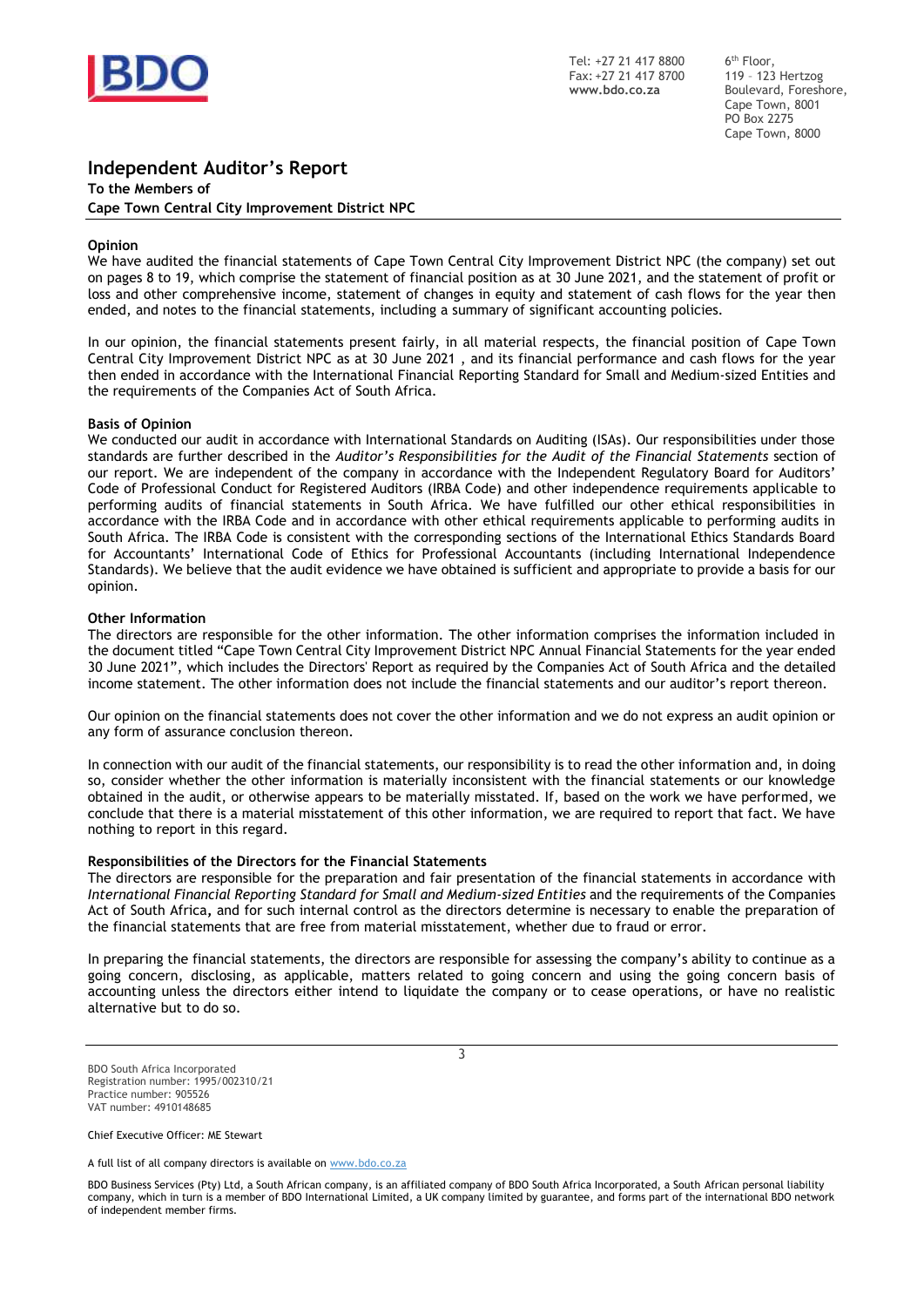

### **Auditor's Responsibilities for the Audit of the Financial Statements**

Our objectives are to obtain reasonable assurance about whether the financial statements as a whole are free from material misstatement, whether due to fraud or error, and to issue an auditor's report that includes our opinion. Reasonable assurance is a high level of assurance, but is not a guarantee that an audit conducted in accordance with ISAs will always detect a material misstatement when it exists. Misstatements can arise from fraud or error and are considered material if, individually or in the aggregate, they could reasonably be expected to influence the economic decisions of users taken on the basis of these financial statements.

As part of an audit in accordance with ISAs, we exercise professional judgement and maintain professional scepticism throughout the audit. We also:

- Identify and assess the risks of material misstatement of the financial statements, whether due to fraud or error, design and perform audit procedures responsive to those risks, and obtain audit evidence that is sufficient and appropriate to provide a basis for our opinion. The risk of not detecting a material misstatement resulting from fraud is higher than for one resulting from error, as fraud may involve collusion, forgery, intentional omissions, misrepresentations, or the override of internal control.
- Obtain an understanding of internal control relevant to the audit in order to design audit procedures that are appropriate in the circumstances, but not for the purpose of expressing an opinion on the effectiveness of the company's internal control.
- Evaluate the appropriateness of accounting policies used and the reasonableness of accounting estimates and related disclosures made by the directors.
- Conclude on the appropriateness of the directors' use of the going concern basis of accounting and based on the audit evidence obtained, whether a material uncertainty exists related to events or conditions that may cast significant doubt on the company's ability to continue as a going concern. If we conclude that a material uncertainty exists, we are required to draw attention in our auditor's report to the related disclosures in the financial statements or, if such disclosures are inadequate, to modify our opinion. Our conclusions are based on the audit evidence obtained up to the date of our auditor's report. However, future events or conditions may cause the company to cease to continue as a going concern.
- Evaluate the overall presentation, structure and content of the financial statements, including the disclosures, and whether the financial statements represent the underlying transactions and events in a manner that achieves fair presentation.

We communicate with the directors regarding, among other matters, the planned scope and timing of the audit and significant audit findings, including any significant deficiencies in internal control that we identify during our audit.

BDO SOUTH Africa Ine

**BDO South Africa Incorporated** Registered Auditors

Fayaz Mohamed **Director** Registered Auditor

24 August 2021

119-123 Hertzog Boulevard Foreshore Cape Town, 8001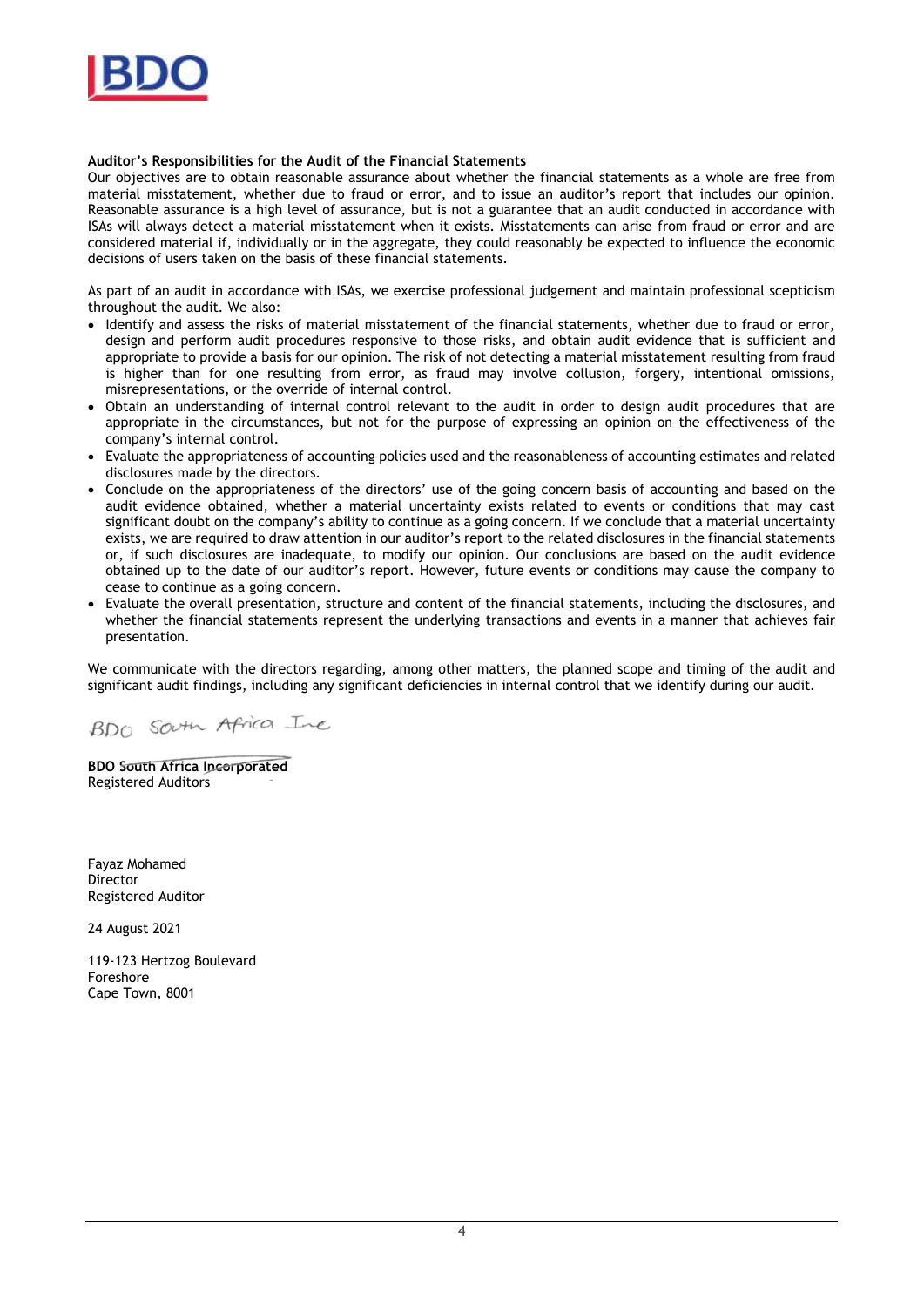(Registration number: 1999/009132/08) Annual Financial Statements for the year ended 30 June 2021

## **Directors' Responsibilities and Approval**

The directors are required by the Companies Act 71 of 2008, to maintain adequate accounting records and are responsible for the content and integrity of the annual financial statements and related financial information included in this report. It is their responsibility to ensure that the annual financial statements fairly present the state of affairs of the company as at the end of the financial year and the results of its operations and cash flows for the period then ended, in conformity with the International Financial Reporting Standard for Small and Medium-sized Entities. The external auditors are engaged to express an independent opinion on the annual financial statements.

The annual financial statements are prepared in accordance with the International Financial Reporting Standard for Small and Medium-sized Entities and are based upon appropriate accounting policies consistently applied and supported by reasonable and prudent judgements and estimates.

The directors acknowledge that they are ultimately responsible for the system of internal financial control established by the company and place considerable importance on maintaining a strong control environment. To enable the directors to meet these responsibilities, the board of directors sets standards for internal control aimed at reducing the risk of error or loss in a cost effective manner. The standards include the proper delegation of responsibilities within a clearly defined framework, effective accounting procedures and adequate segregation of duties to ensure an acceptable level of risk. These controls are monitored throughout the company and all employees are required to maintain the highest ethical standards in ensuring the company's business is conducted in a manner that in all reasonable circumstances is above reproach. The focus of risk management in the company is on identifying, assessing, managing and monitoring all known forms of risk across the company. While operating risk cannot be fully eliminated, the company endeavours to minimise it by ensuring that appropriate infrastructure, controls, systems and ethical behaviour are applied and managed within predetermined procedures and constraints.

The directors are of the opinion, based on the information and explanations given by management, that the system of internal control provides reasonable assurance that the financial records may be relied on for the preparation of the annual financial statements. However, any system of internal financial control can provide only reasonable, and not absolute, assurance against material misstatement or loss.

The directors have reviewed the company's cash flow forecast for the year to 30 June 2022 and, in the light of this review and the current financial position, They are satisfied that the company has or has access to adequate resources to continue in operational existence for the foreseeable future.

The external auditors are responsible for independently auditing and reporting on the company's annual financial statements. The annual financial statements have been examined by the company's external auditors and their report is presented on pages  $3 - 4$ .

The annual financial statements set out on pages 6 - 19, which have been prepared on the going concern basis, were approved by the board of directors on 23 August 2021 and were signed on its behalf by:

Approval of annual financial statements

R Kane

| JD Leibman |  |
|------------|--|

5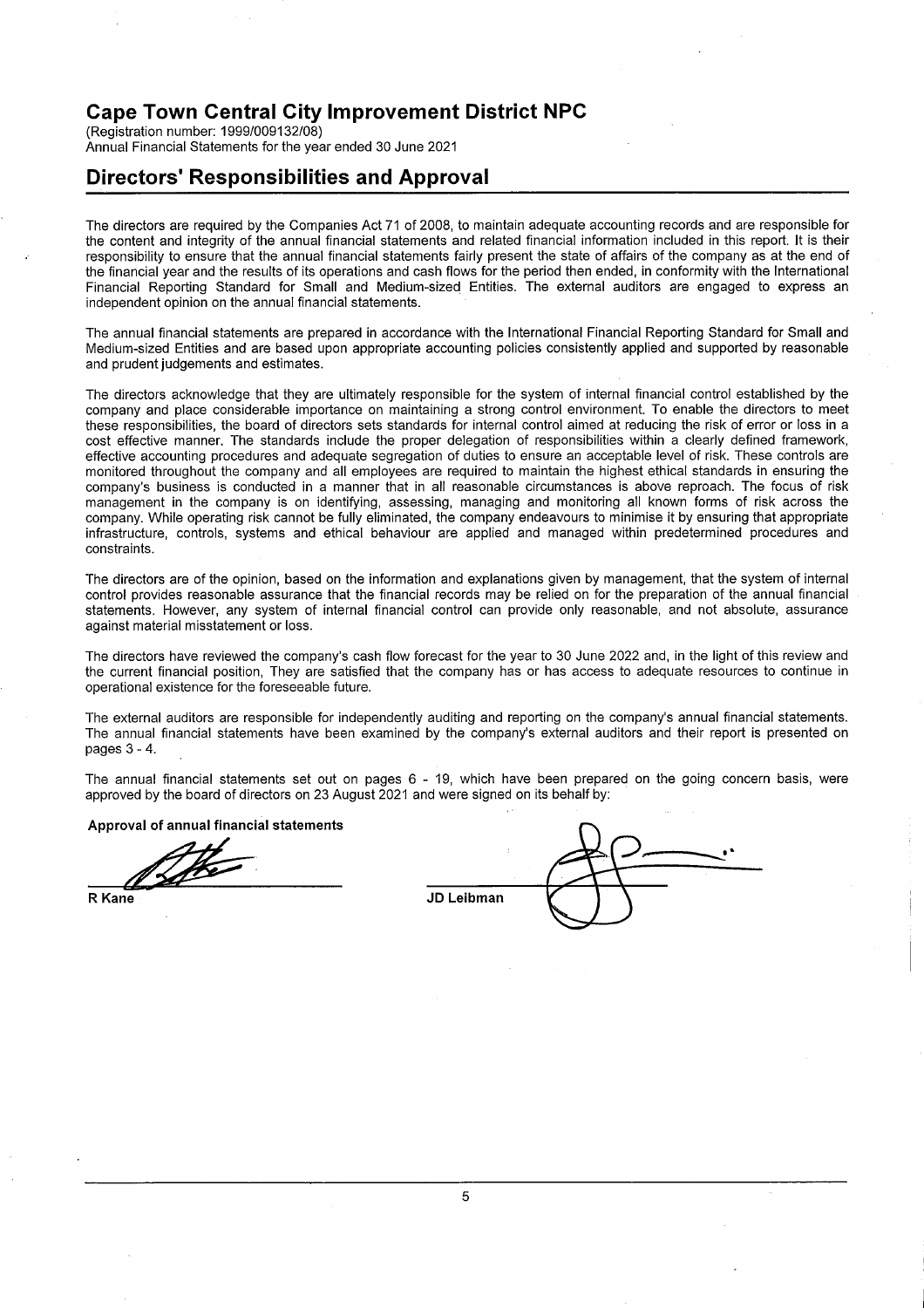(Registration number: 1999/009132/08)

Annual Financial Statements for the year ended 30 June 2021

# **Directors' Report**

The directors have pleasure in submitting their report on the annual financial statements of Cape Town Central City Improvement District NPC for the year ended 30 June 2021.

### **1. Business activities**

The company provides additional security, cleansing, maintenance services, communications and social development in the Cape Town City area.

There have been no material changes to the nature of the company's business from the prior year.

### **2. Review of financial results and activities**

The annual financial statements have been prepared in accordance with International Financial Reporting Standard for Small and Medium-sized Entities and the requirements of the Companies Act 71 of 2008.

During the year under review the company operated independently of any shared services. The main business and operations of the company during the year under review has continued as in the past year and we have nothing further to report thereon. The financial statements adequately reflect the results of the operations of the company for the year under review and no further explanations are considered necessary.

As a result of the continued effects of the COVID-19 pandemic this financial year, certain services were impacted. Cleaning within the Special Rating Area (SRA) was focussed on day-time services as the night-time economy during lockdown was almost non-existent compared to levels prior to the Pandemic. Security contracted from the City was severely impacted resulting in a far smaller budget being expended for EPWP Law Enforcement Officers. Private security, funded by the Cape Town CCID, however, continued, and strategic operations with Law Enforcement partners ensured adequate coverage within the SRA at all times. Social development services were also negatively impacted due to lockdown which resulted in a lower spend than originally budgeted. Marketing and communications was boosted during this period, mainly as a result of the "Come Back To Town" campaign which attempted to bring workers and visitors back to Town when it was safe to do so. Mainly due to these factors which are a direct result of the Pandemic the Cape Town CCID is recording a surplus for this financial year, which will be utilised to fund future strategic projects for the benefit of the SRA.

#### **3. Directors**

The directors in office at the date of this report are as follows:

**Directors Changes** R Kane (Chairperson) DS Stoll CEP Keefer Resigned 16 November 2020 R van Wyk T Capstick-Dale NK Ramasar J van Rooyen L Robinson G Elliott JD Leibman **HC Truter**<br>P Raimondo Appointed 16 November 2020 M Bauer Appointed 16 November 2020 M Makeka Appointed 16 November 2020

### **4. Events after the reporting period**

There have been no facts or circumstances of a material nature that have occurred between the accounting date, 30 June 2021 and the date of this report, which would have a material impact on the statement of financial position at 30 June 2021. It is, however, worthy to note that the COVID-19 pandemic is still in existence, and may impact future spending, projects, and revenue.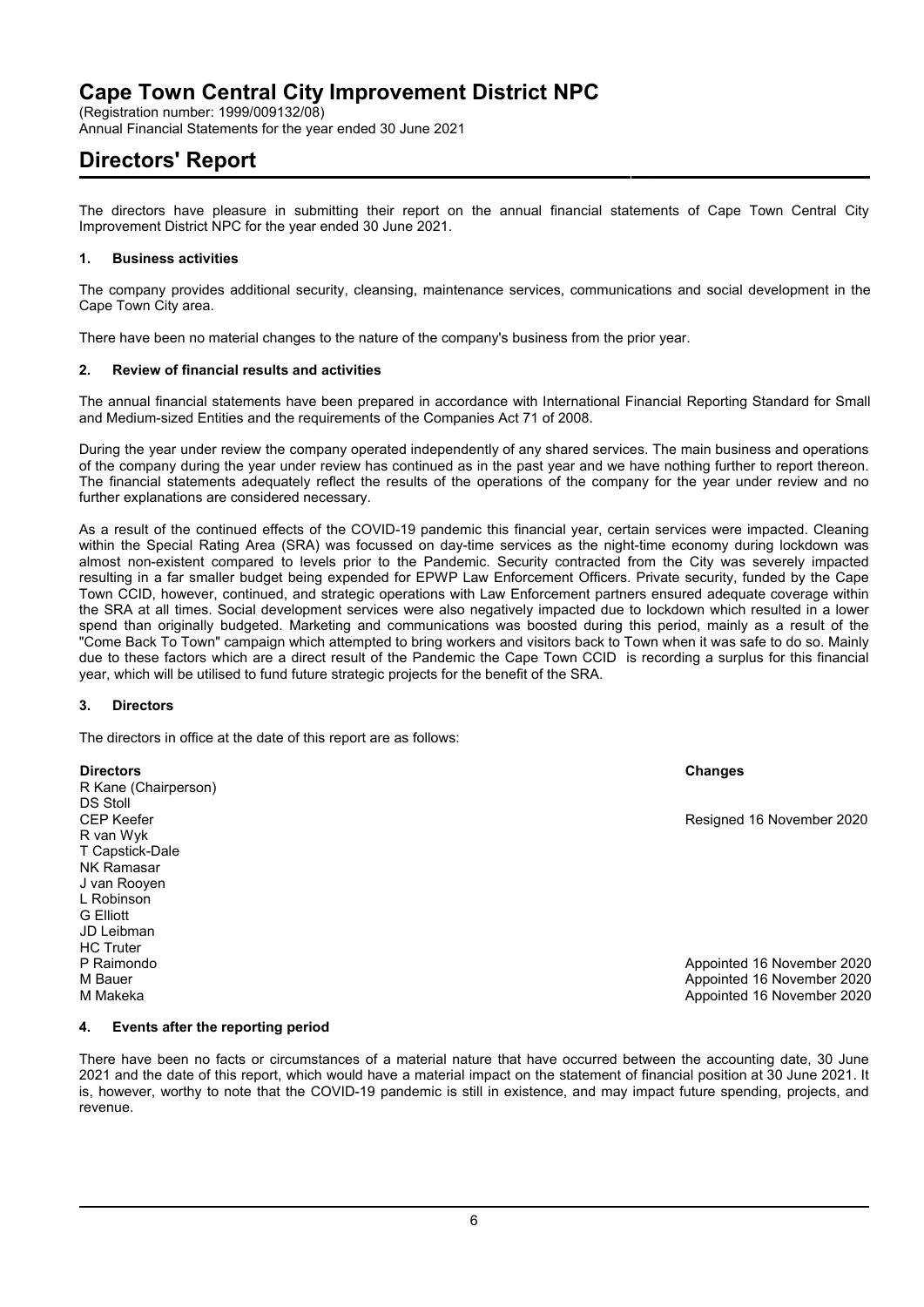(Registration number: 1999/009132/08) Annual Financial Statements for the year ended 30 June 2021

# **Directors' Report**

## **5. Going concern**

The directors believe that the company has adequate financial resources to continue in operation for the foreseeable future and accordingly the annual financial statements have been prepared on a going concern basis. The directors have satisfied themselves that the company is in a sound financial position and that it has access to sufficient borrowing facilities to meet its foreseeable cash requirements. The directors are not aware of any new material changes that may adversely impact the company. The directors are also not aware of any undisclosed, material non-compliance with statutory or regulatory requirements or of any pending changes to legislation which may affect the company.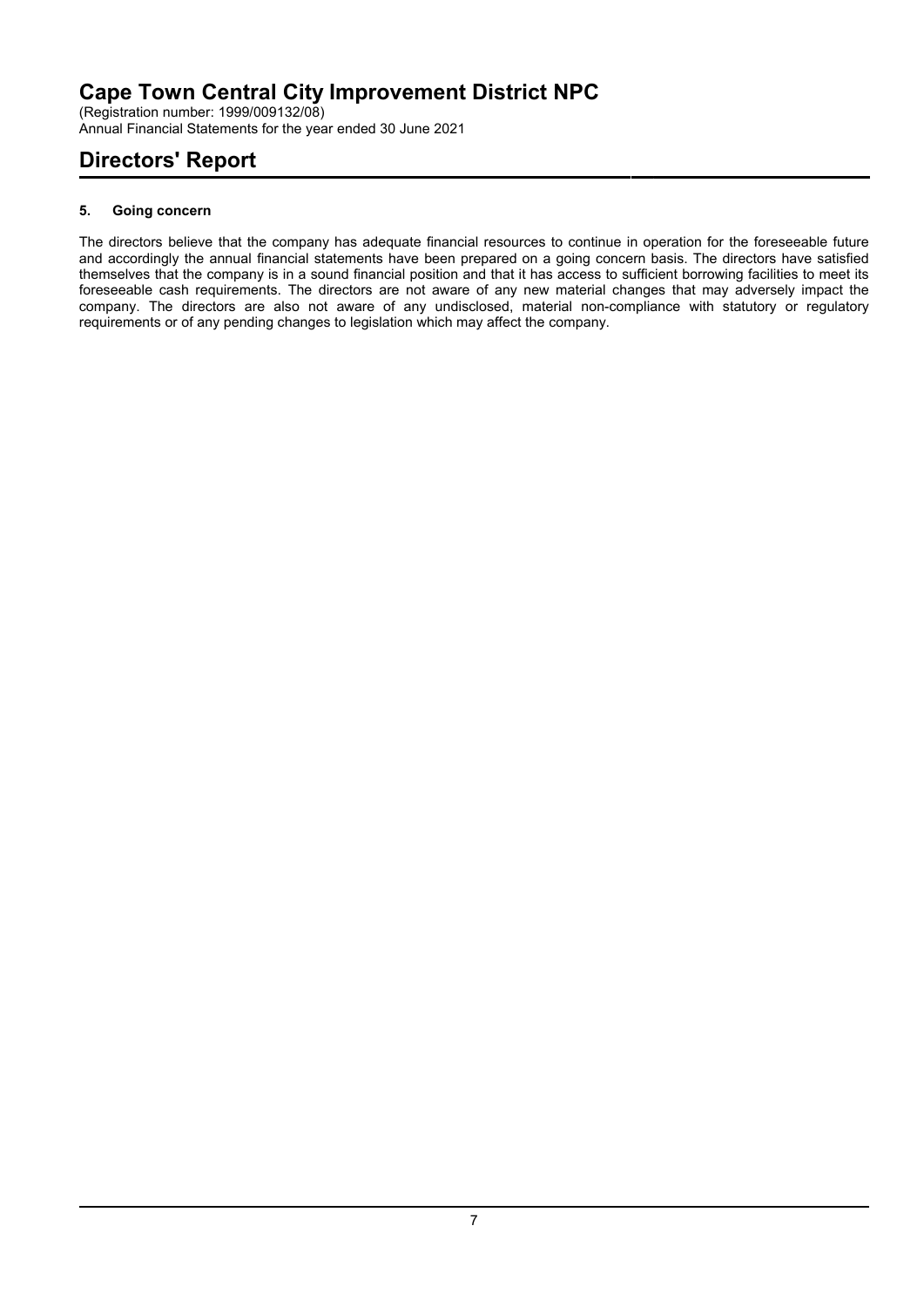(Registration number: 1999/009132/08)

Annual Financial Statements for the year ended 30 June 2021

# **Statement of Comprehensive Income**

| Figures in Rand                                  | <b>Notes</b> | 2021          | 2020       |
|--------------------------------------------------|--------------|---------------|------------|
|                                                  |              |               |            |
| Revenue                                          | 2            | 76 925 554    | 70 959 682 |
| Other income                                     | 3            | 428 102       | 579 692    |
| Expenditure                                      |              | (74 192 151)  | (75041234) |
| Surplus / (deficit) from operations              | 4            | 3 161 505     | (3501860)  |
| Finance income                                   | 5            | 1 251 807     | 2 150 963  |
| Finance costs                                    |              | (2139)        | (3 428)    |
| Surplus / (deficit) for the year                 |              | 4 4 1 1 1 7 3 | (1354325)  |
| Other comprehensive income                       |              |               |            |
| Total comprehensive income / (loss) for the year |              | 4 4 1 1 1 7 3 | (1354325)  |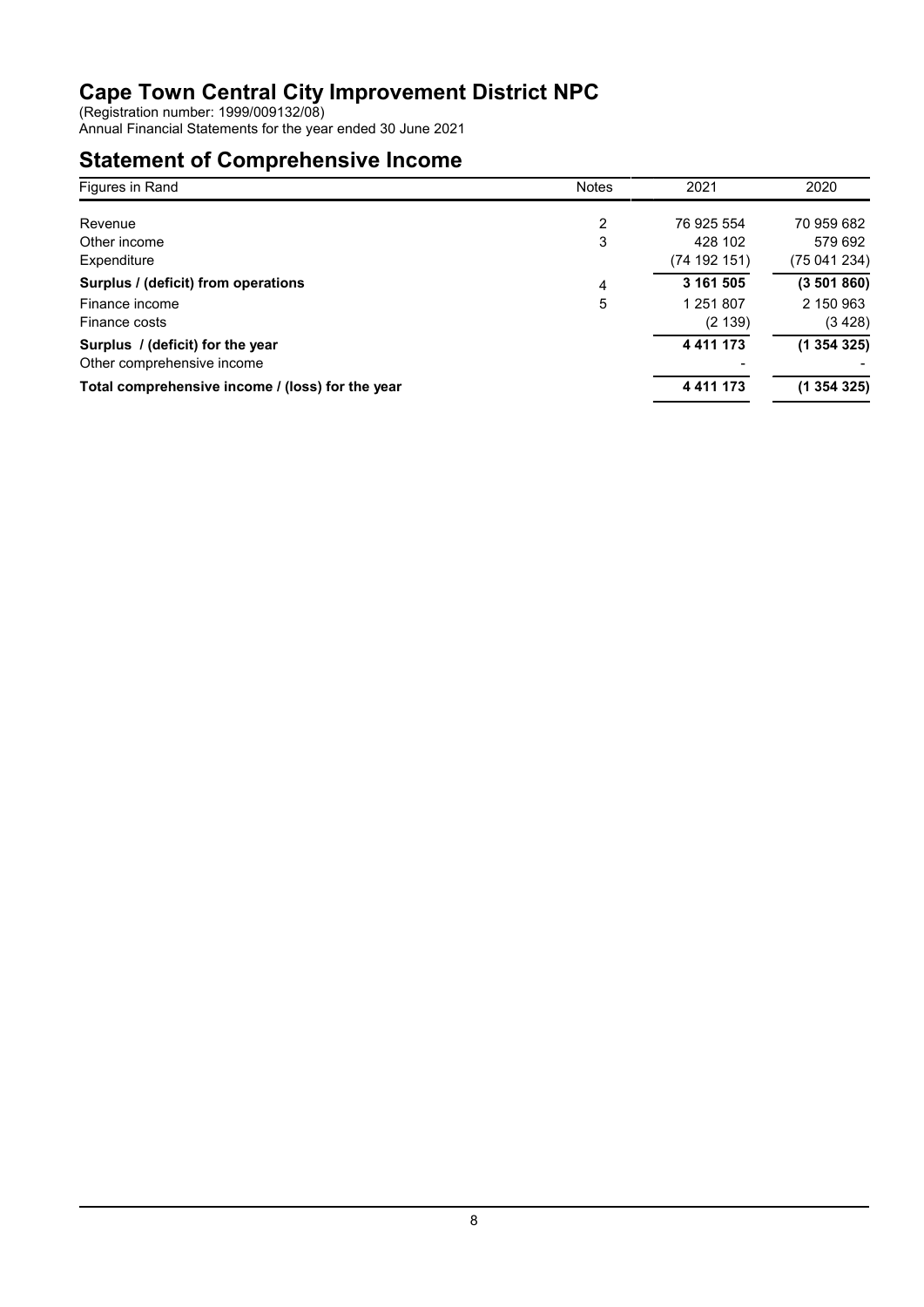(Registration number: 1999/009132/08)

Annual Financial Statements for the year ended 30 June 2021

# **Statement of Financial Position as at 30 June 2021**

| Figures in Rand                     | <b>Notes</b> | 2021       | 2020          |
|-------------------------------------|--------------|------------|---------------|
| <b>Assets</b>                       |              |            |               |
| <b>Non-Current Assets</b>           |              |            |               |
| Plant and equipment                 | 7            | 1 505 491  | 1411830       |
| <b>Current Assets</b>               |              |            |               |
| Trade and other receivables         | 8            | 101 997    | 107 490       |
| Cash and cash equivalents           | 9            | 34 630 268 | 30 775 094    |
|                                     |              | 34 732 265 | 30 882 584    |
| <b>Total Assets</b>                 |              | 36 237 756 | 32 294 414    |
| <b>Equity and Liabilities</b>       |              |            |               |
| <b>Equity</b>                       |              |            |               |
| Project funded reserve              |              | 651 200    | 2 634 700     |
| Working capital contingency reserve |              | 21 637 455 | 19 493 880    |
| Accumulated surplus                 |              | 12 185 008 | 7933910       |
|                                     |              | 34 473 663 | 30 062 490    |
| <b>Liabilities</b>                  |              |            |               |
| <b>Current Liabilities</b>          |              |            |               |
| Trade and other payables            | 10           | 1764 093   | 2 2 3 1 9 2 4 |
| <b>Total Equity and Liabilities</b> |              | 36 237 756 | 32 294 414    |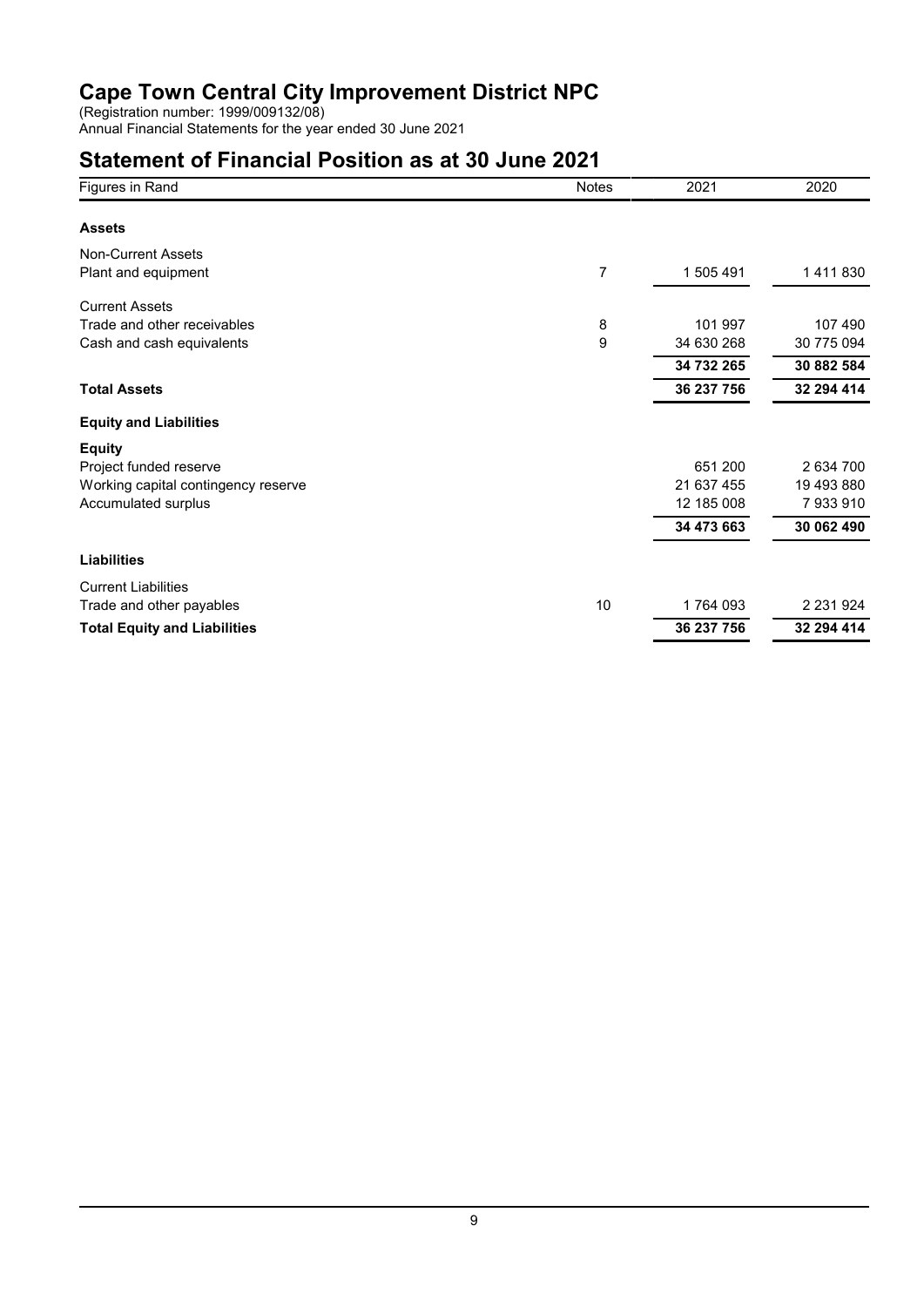(Registration number: 1999/009132/08)

Annual Financial Statements for the year ended 30 June 2021

# **Statement of Changes in Equity**

|                                                    | Project funded | Working capital        | Accumulated   | Total equity  |
|----------------------------------------------------|----------------|------------------------|---------------|---------------|
| Figures in Rand                                    | reserve        | contingency<br>reserve | surplus       |               |
| Balance at 01 July 2019                            | 8 644 082      | 17 472 771             | 5 299 962     | 31 416 815    |
| Deficit for the year<br>Other comprehensive income |                |                        | (1 354 325)   | (1 354 325)   |
| Total comprehensive loss for the year              |                |                        | (1354325)     | (1 354 325)   |
| Transfer between reserves                          | (6 009 382)    | 2 0 2 1 1 0 9          | 3988273       |               |
| Total changes                                      | (6009382)      | 2 021 109              | 3988273       |               |
| Balance at 01 July 2020                            | 2 634 700      | 19 493 880             | 7933910       | 30 062 490    |
| Surplus for the year<br>Other comprehensive income |                |                        | 4 4 1 1 1 7 3 | 4 4 1 1 1 7 3 |
| Total comprehensive income for the year            |                |                        | 4 4 1 1 1 7 3 | 4 4 1 1 1 7 3 |
| Transfer between reserves                          | (1 983 500)    | 2 143 575              | (160075)      |               |
| <b>Total changes</b>                               | (1983500)      | 2 143 575              | (160 075)     |               |
| Balance at 30 June 2021                            | 651 200        | 21 637 455             | 12 185 008    | 34 473 663    |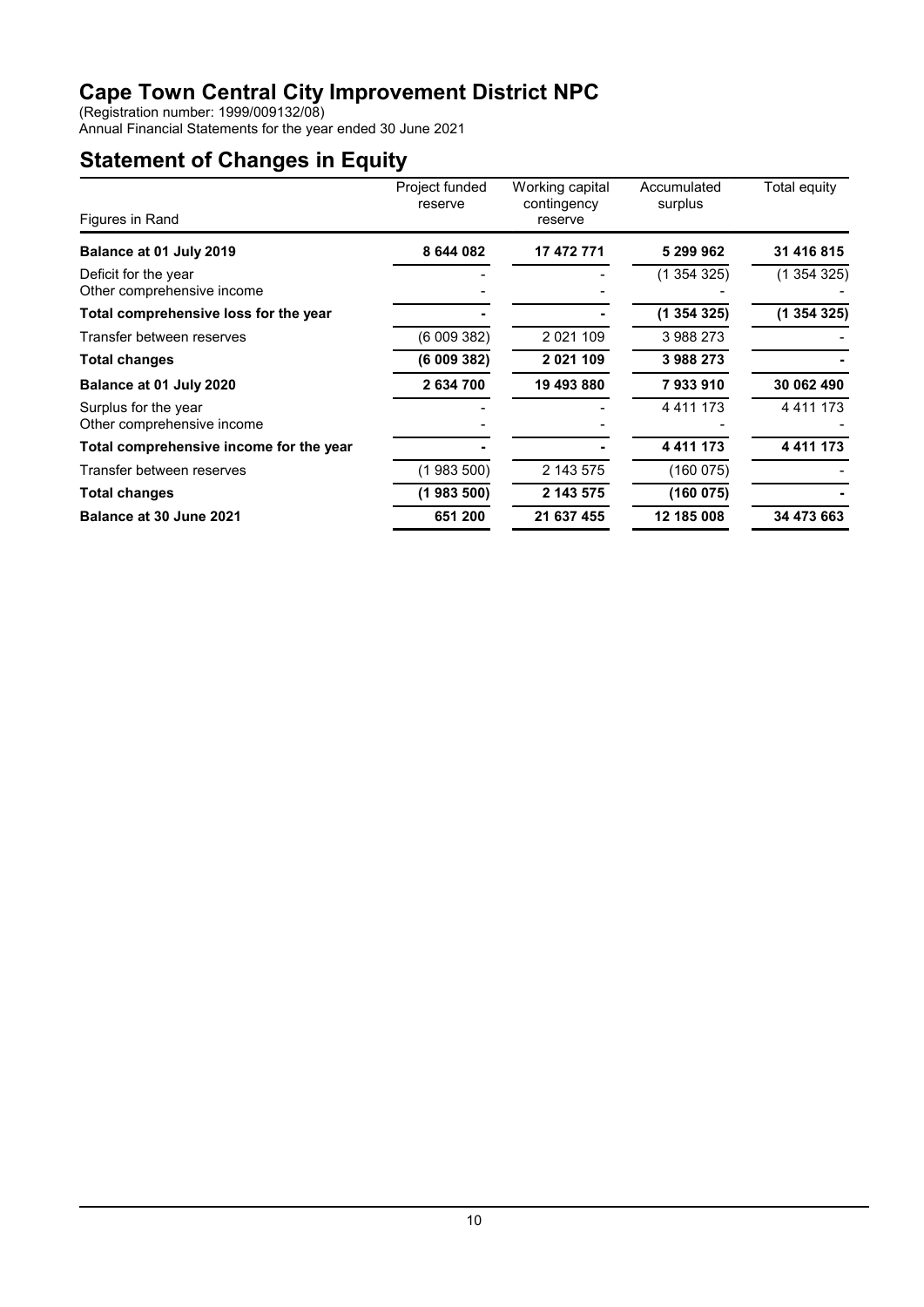(Registration number: 1999/009132/08)

Annual Financial Statements for the year ended 30 June 2021

# **Statement of Cash Flows**

| Figures in Rand                            | <b>Notes</b> | 2021       | 2020       |
|--------------------------------------------|--------------|------------|------------|
| Cash flows from operating activities       |              |            |            |
| Cash generated from / (used in) operations | 11           | 3 187 753  | (2396535)  |
| Finance income                             |              | 1 251 807  | 2 150 963  |
| Finance costs                              |              | (2139)     | (3 428)    |
| Net cash from operating activities         |              | 4 437 421  | (249000)   |
| Cash flows from investing activities       |              |            |            |
| Purchase of plant and equipment            | 7            | (582 247)  | (203 456)  |
| Total cash movement for the year           |              | 3 855 174  | (452 456)  |
| Cash at the beginning of the year          |              | 30 775 094 | 31 227 550 |
| Total cash at end of the year              | 9            | 34 630 268 | 30 775 094 |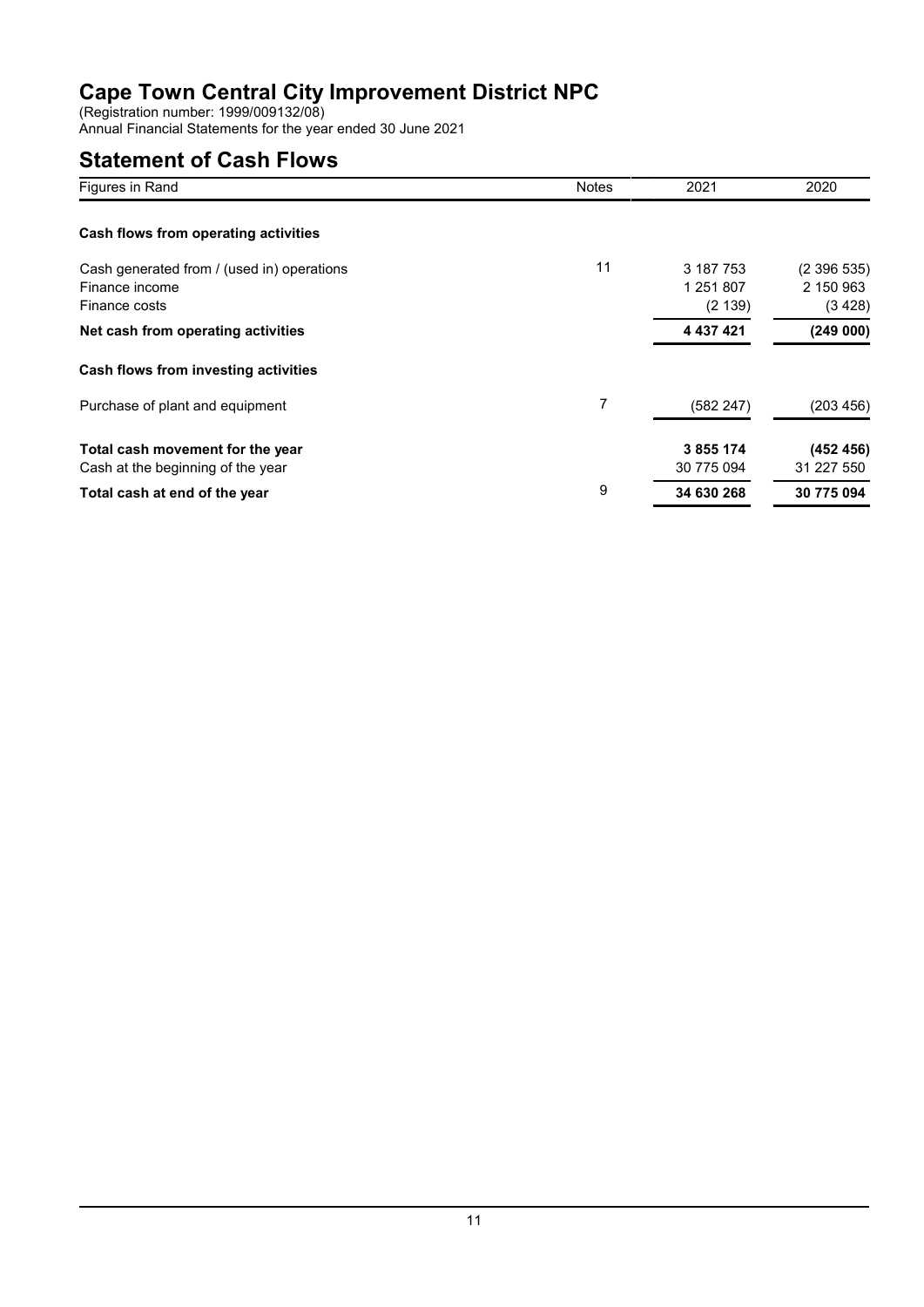(Registration number: 1999/009132/08)

Annual Financial Statements for the year ended 30 June 2021

## **Accounting Policies**

### **General information**

Cape Town Central City Improvement District NPC (the "Company") is a company domiciled in South Africa. The address of the Company's registered office is 1 Thibault Square, cnr Long St & Hans Strijdom Ave, Cape Town.

#### **1. Basis of preparation and summary of significant accounting policies**

The annual financial statements have been prepared on a going concern basis in accordance with the International Financial Reporting Standard for Small and Medium-sized Entities, and the Companies Act 71 of 2008. The annual financial statements have been prepared on the historical cost basis unless otherwise stated, and incorporate the principal accounting policies set out below. They are presented in South African Rands.

These accounting policies are consistent with the previous period.

#### **1.1 Significant judgements and sources of estimation uncertainty**

#### **Use of judgements and estimates**

The preparation of financial statements requires management to make judgements, estimates and assumptions that affect the application of accounting policies and the reported amounts of assets, liabilities, income and expenses. Actual results may differ from these estimates.

Estimates and underlying assumptions are reviewed on an ongoing basis. Revisions to accounting estimates are recognised in the period in which the estimate is revised and in any future periods affected.

#### **1.2 Plant and equipment**

Plant and equipment are stated at historical cost less accumulated depreciation and accumulated impairment losses.

When parts of an item of plant and equipment have different useful lives, they are accounted for as separate items of plant and equipment.

#### Subsequent costs

The company recognises in the carrying amount of an item of plant and equipment the cost of replacing part of such an item when that cost is incurred if it is probable that the future economic benefits embodied with the item will flow to the Company and the cost of the item can be measured reliably. All other costs are recognised in profit or loss as an expense when incurred.

#### Depreciation

Depreciation is charged to profit or loss on a straight-line basis over the estimated useful lives of each part of an item of plant and equipment.

The estimated useful lives for the current and comparative periods are as follows:

| <b>Item</b>                              | <b>Depreciation method</b> | Average useful life                      |  |
|------------------------------------------|----------------------------|------------------------------------------|--|
| Body-worn cameras                        | Straight line              | 3 years                                  |  |
| Computer hardware                        | Straight line              | 3 years                                  |  |
| Computer software                        | Straight line              | 2 years                                  |  |
| Containers                               | Straight line              | 10 years                                 |  |
| Digital screens                          | Straight line              | 6 years                                  |  |
| Fittings                                 | Straight line              | 3 years                                  |  |
| <b>Furniture</b>                         | Straight line              | 6 years                                  |  |
| Leasehold improvements                   | Straight line              | shorter of lease term and<br>useful life |  |
| Leasehold improvements - Company Gardens | Straight line              | 2 years                                  |  |
| Motor vehicles                           | Straight line              | 5 years                                  |  |
| Office equipment                         | Straight line              | 6 years                                  |  |

Residual values, if significant, are reassessed annually.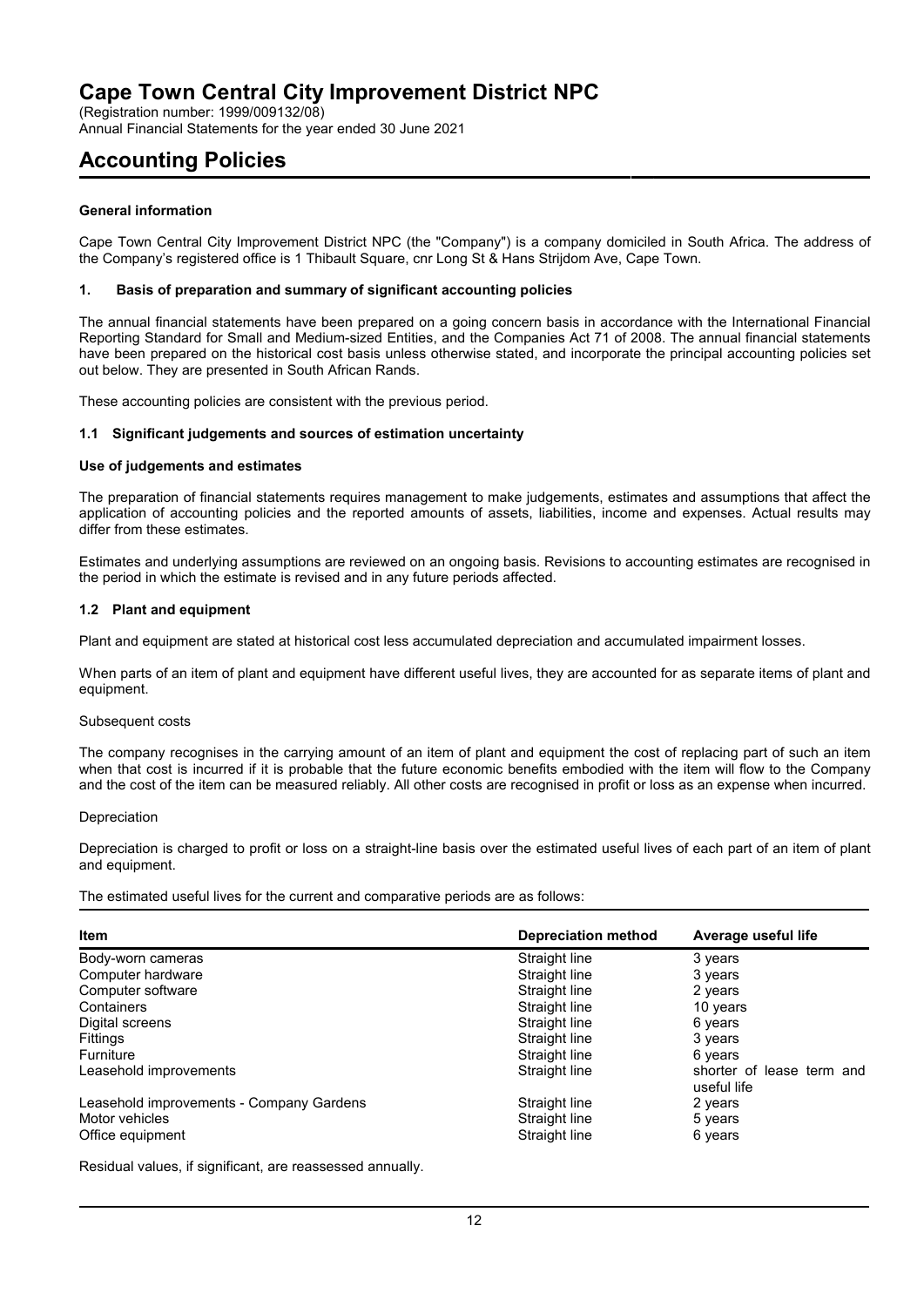(Registration number: 1999/009132/08)

Annual Financial Statements for the year ended 30 June 2021

# **Accounting Policies**

### **1.3 Financial instruments**

#### **Measurement**

Non-derivative financial instruments

Non-derivative financial instruments comprise receivables, cash and cash equivalents and payables.

Non-derivative financial instruments are recognised initially at fair value plus any directly attributable transaction costs. Subsequent to initial recognition non-derivative financial instruments are measured as described below.

A financial instrument is recognised if the company becomes party to the contractual provisions of the instrument. Financial assets are derecognised if the company's contractual rights to the cash flows from the financial assets expire or if the company transfers the financial asset to another party without retaining control or substantially all risks and rewards of the asset. Financial liabilities are derecognised if the company's obligations specified in the contract expire or are discharged or cancelled.

Non-derivative financial instruments are measured at amortised cost using the effective interest method, less any impairment losses. Subsequent to initial recognition these instruments are measured as set out below.

#### **Trade and other receivables**

Trade and other receivables originated by the company are stated at amortised cost less allowance for doubtful debts.

#### **Cash and cash equivalents**

For the purpose of the statement of cash flows, cash and cash equivalents comprise cash on hand which are available for use by the company unless otherwise stated. Subsequent to initial recognition cash and cash equivalents are measured at amortised cost.

It is policy that 3 months cash reserves are held to mitigate any unforeseen circumstances.

#### **Trade and other payables**

Payables are recognised at amortised cost.

#### **1.4 Impairment**

The carrying amounts of the company's assets are reviewed at each reporting date to determine whether there is any indication of impairment. If any such indication exists, the asset's recoverable amount is estimated.

An impairment loss is recognised whenever the carrying amount of an asset or its cash-generating unit exceeds its recoverable amount. Impairment losses are recognised in the statement of comprehensive income.

#### Calculation of recoverable amount

The recoverable amount of other assets is the greater of their net selling price and value in use. In assessing value in use, the estimated future cash flows are discounted to their present value using a pre-tax discount rate that reflects current market assessments of the time value of money and the risks specific to the asset. For an asset that does not generate largely independent cash inflows, the recoverable amount is determined for the cash-generating unit to which the asset belongs.

#### Reversals of impairments

An impairment loss is reversed if there has been a change in the estimates used to determine the recoverable amount.

An impairment loss is reversed only to the extent that the asset's carrying amount does not exceed the carrying amount that would have been determined, net of depreciation or amortisation, if no impairment loss had been recognised.

### **1.5 Revenue**

Revenue comprises revenue income from ratepayers which is collected by the City of Cape Town on the entity's behalf, net of retention revenue retained.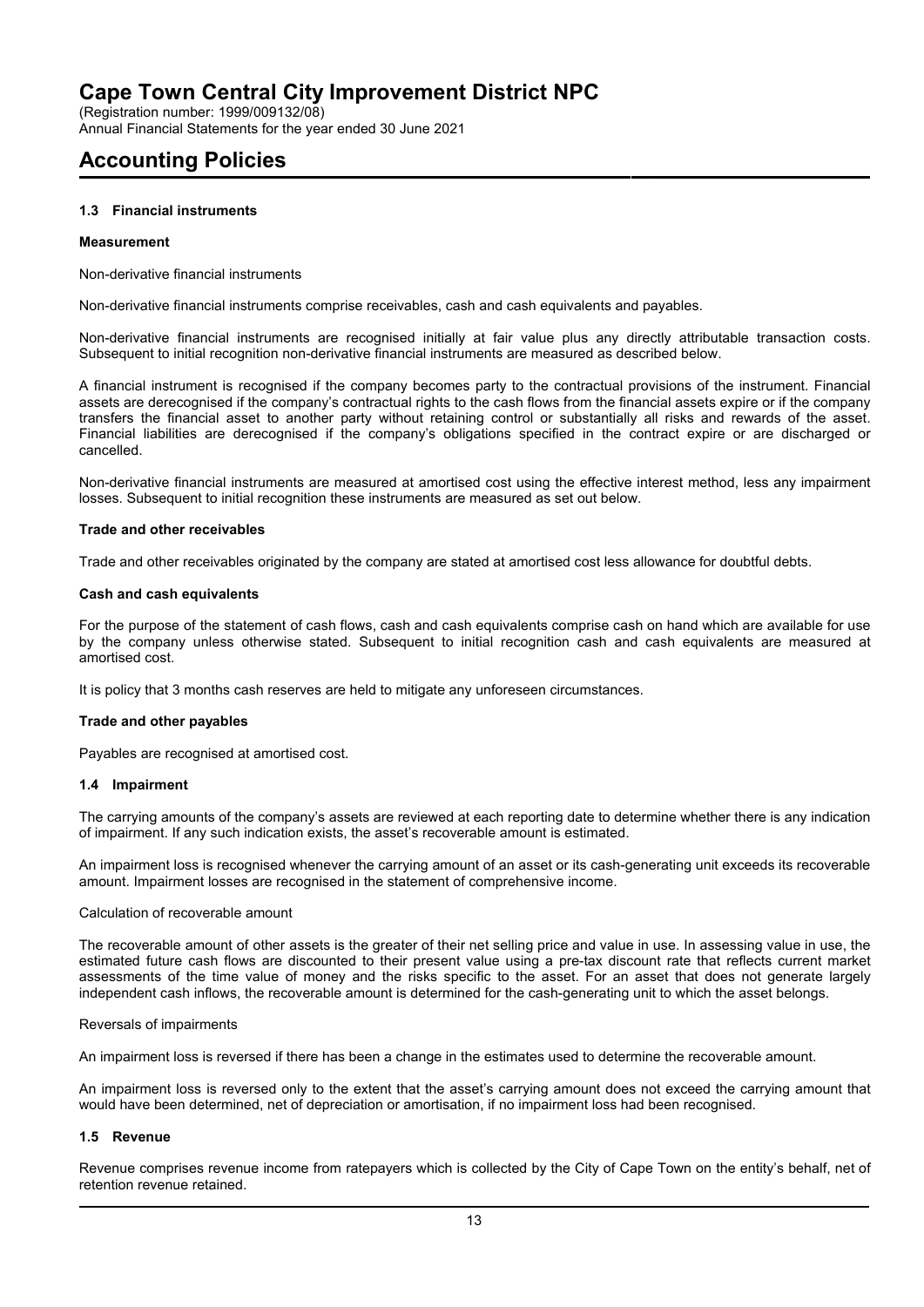(Registration number: 1999/009132/08) Annual Financial Statements for the year ended 30 June 2021

# **Accounting Policies**

## **1.6 Finance income**

Finance income comprises interest income on funds invested. Interest income is recognised as it accrues, using the effective interest method.

## **1.7 Other income**

Other income includes management fee income and sundry income. Management fee income consists of various dedicated projects funded externally.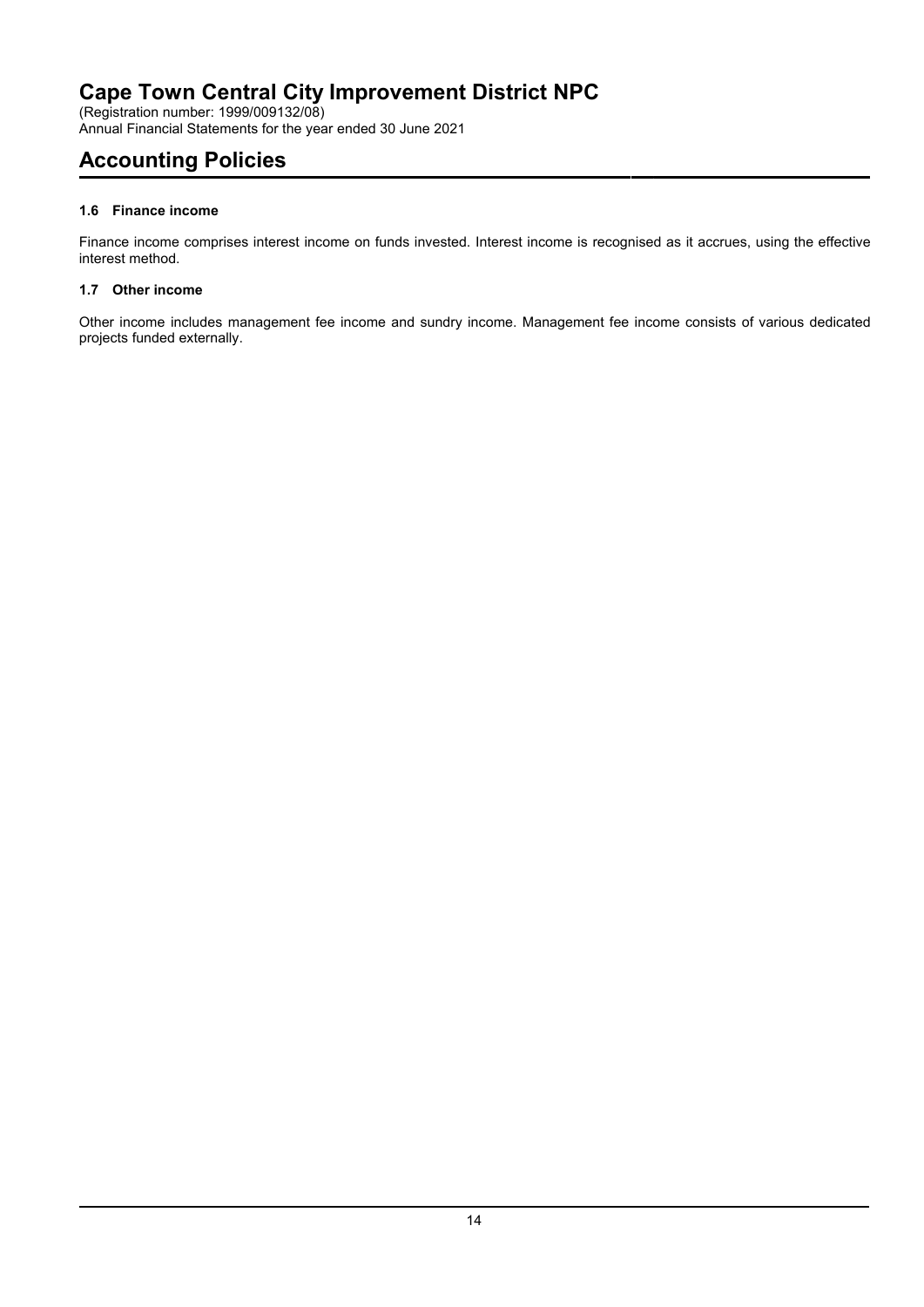(Registration number: 1999/009132/08) Annual Financial Statements for the year ended 30 June 2021

# **Notes to the Annual Financial Statements**

| Figures in Rand                                                                                                                                                          | 2021                                                                                | 2020                                                                                |
|--------------------------------------------------------------------------------------------------------------------------------------------------------------------------|-------------------------------------------------------------------------------------|-------------------------------------------------------------------------------------|
| 2.<br><b>Revenue</b>                                                                                                                                                     |                                                                                     |                                                                                     |
| <b>ATM Project</b><br>Revenue - services rendered<br>Retention of revenue refunded<br>Combined ATM and Company Gardens Project                                           | 210 032<br>76 715 522                                                               | 68 191 085<br>1868615<br>899 982                                                    |
|                                                                                                                                                                          | 76 925 554                                                                          | 70 959 682                                                                          |
| 3.<br><b>Other income</b>                                                                                                                                                |                                                                                     |                                                                                     |
| Sundry income                                                                                                                                                            | 428 102                                                                             | 579 692                                                                             |
| Surplus / (deficit) from operations<br>4.                                                                                                                                |                                                                                     |                                                                                     |
| Surplus / (deficit) from operations for the year is stated after accounting for the following:                                                                           |                                                                                     |                                                                                     |
| Depreciation on plant and equipment<br><b>Salaries</b><br>Operating lease payments - equipment and premises<br>Security<br>Social services<br>Cleaning<br>Communications | 488 586<br>10 574 740<br>816 161<br>43 635 910<br>5767961<br>7 097 901<br>4 238 066 | 578 465<br>12 309 112<br>856 775<br>42 419 550<br>6 507 413<br>7810189<br>2 094 309 |
| <b>Finance income</b><br>5.                                                                                                                                              |                                                                                     |                                                                                     |
| Interest income<br>Interest received on bank balance                                                                                                                     | 1 251 807                                                                           | 2 150 963                                                                           |

## **6. Taxation**

Provision has not been made for current taxation, or deferred taxation as the Company is an approved Public Benefit Organisation in terms of Section 30 of the Income Tax Act and is exempt from income tax in terms of section 10(1)(cN) of the Income Tax Act.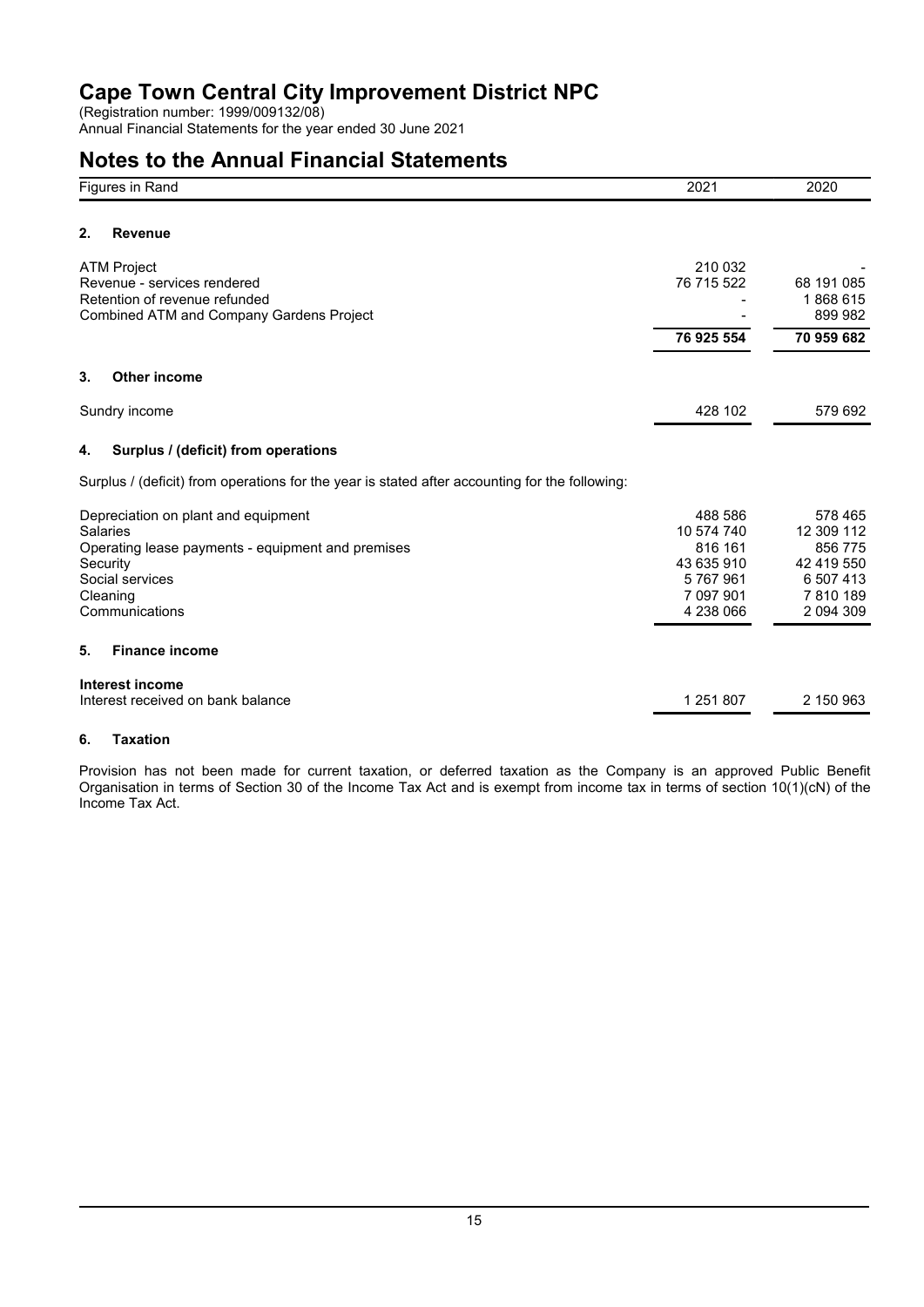(Registration number: 1999/009132/08)

Annual Financial Statements for the year ended 30 June 2021

## **Notes to the Annual Financial Statements**

Figures in Rand 2020 2021 2020

### **7. Plant and equipment**

|                          |           | 2021                                              |           |           | 2020         |                                   |
|--------------------------|-----------|---------------------------------------------------|-----------|-----------|--------------|-----------------------------------|
|                          | Cost      | <b>Accumulated Carrying value</b><br>depreciation |           | Cost      | depreciation | <b>Accumulated Carrying value</b> |
| Body-worn cameras        | 405 080   | (47864)                                           | 357 216   | 98 900    | (2747)       | 96 153                            |
| Computer hardware        | 617847    | (576 877)                                         | 40 970    | 587 430   | (552 406)    | 35 0 24                           |
| Computer software        | 48 100    | (48100)                                           |           | 48 100    | (48 100)     |                                   |
| Containers               | 494 289   | (141 460)                                         | 352829    | 494 289   | (92031)      | 402 258                           |
| Digital screens          | 205 075   | (24 229)                                          | 180 846   |           |              |                                   |
| <b>Fittings</b>          | 90 857    | (90857)                                           |           | 90 857    | (90857)      |                                   |
| <b>Furniture</b>         | 360 549   | (341 556)                                         | 18 993    | 360 549   | (291 087)    | 69462                             |
| Leasehold improvements   | 821 232   | (783 746)                                         | 37486     | 780 658   | (780658)     |                                   |
| Leasehold improvements - | 47 896    | (39 425)                                          | 8471      | 47 896    | (15 477)     | 32 4 19                           |
| <b>Company Gardens</b>   |           |                                                   |           |           |              |                                   |
| Motor vehicles           | 1 535 784 | (1044556)                                         | 491 228   | 1 535 784 | (797 181)    | 738 603                           |
| Office equipment         | 149 825   | (132373)                                          | 17452     | 149 825   | (111914)     | 37911                             |
| <b>Total</b>             | 4776534   | (3271043)                                         | 1 505 491 | 4 194 288 | (2782458)    | 1411830                           |

### **Reconciliation of plant and equipment - 2021**

|                                          | <b>Opening</b><br>balance | <b>Additions</b>         | <b>Depreciation</b> | <b>Closing</b><br>balance |
|------------------------------------------|---------------------------|--------------------------|---------------------|---------------------------|
| Body-worn cameras                        | 96 153                    | 306 180                  | (45117)             | 357 216                   |
| Computer hardware                        | 35 0 24                   | 30 4 18                  | (24 472)            | 40 970                    |
| Containers                               | 402 258                   |                          | (49 429)            | 352 829                   |
| Digital screens                          |                           | 205 075                  | (24 229)            | 180 846                   |
| Furniture                                | 69462                     |                          | (50 469)            | 18 993                    |
| Leasehold improvements                   |                           | 40 574                   | (3088)              | 37486                     |
| Leasehold improvements - Company Gardens | 32 4 19                   |                          | (23 948)            | 8471                      |
| Motor vehicles                           | 738 603                   |                          | (247375)            | 491 228                   |
| Office equipment                         | 37911                     | $\overline{\phantom{a}}$ | (20 459)            | 17452                     |
|                                          | 1411830                   | 582 247                  | (488 586)           | 505 491                   |

### **Reconciliation of plant and equipment - 2020**

|                        | <b>Opening</b><br>balance | <b>Additions</b> | <b>Depreciation</b> | <b>Closing</b><br>balance |
|------------------------|---------------------------|------------------|---------------------|---------------------------|
| Body-worn cameras      |                           | 98 900           | (2 747)             | 96 153                    |
| Computer hardware      | 50 746                    | 4 640            | (20 362)            | 35 0 24                   |
| Containers             | 409 867                   | 40 800           | (48 409)            | 402 258                   |
| <b>Fittings</b>        | 11 396                    |                  | (11 396)            |                           |
| Furniture              | 121835                    | 7 3 0 3          | (59676)             | 69 4 62                   |
| Leasehold improvements | 120 590                   |                  | (120 590)           |                           |
| Leasehold property     |                           | 47 896           | (15477)             | 32 419                    |
| Motor vehicles         | 1 016 004                 |                  | (277 401)           | 738 603                   |
| Office equipment       | 56 401                    | 3917             | (22 407)            | 37911                     |
|                        | 1786839                   | 203 456          | (578 465)           | 1411830                   |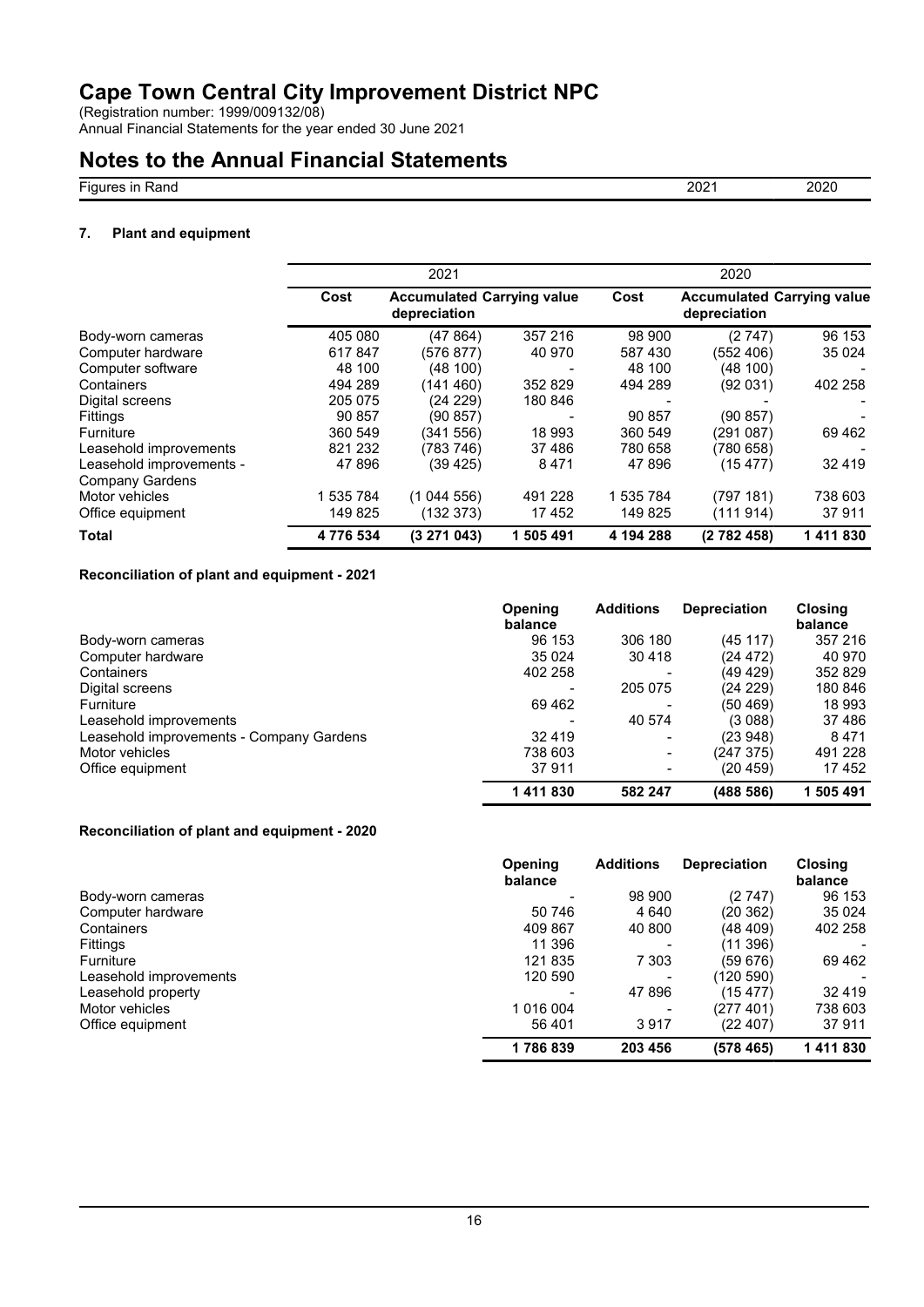(Registration number: 1999/009132/08)

Annual Financial Statements for the year ended 30 June 2021

## **Notes to the Annual Financial Statements**

| $-$<br>$ -$<br>Fiai<br>7 αι ιω | 202 | 2020 |
|--------------------------------|-----|------|
|                                |     |      |

### **8. Trade and other receivables**

| Trade receivables | 117     | $\sim$  |
|-------------------|---------|---------|
| Prepayments       | 101 880 | 107490  |
|                   | 101 997 | 107 490 |

The Company receives revenue income from the City of Cape Town ("the City"), which the City collects from ratepayers. In terms of the agreement, the City retains a reserve of 3% of all payments due to the CID. This reserve covers any short fall which may be suffered by the City as a result of non-payment or short payment of the CID revenue by property owners. The 3% retention revenue is only recognised as income once received. The retention revenue is not recognised in accounts receivable.

### **9. Cash and cash equivalents**

Cash and cash equivalents consist of:

|                 | 34 630 268 | 30 775 094 |
|-----------------|------------|------------|
| Operational     | 1 066 698  | 963 313    |
| Cash management | 33 563 570 | 29 811 781 |

A guarantee of R50,000 has been in place since 19 May 2015 and serves as security to the landlord in relation to the CCID's leased office premises.

#### **10. Trade and other payables**

| Accruals                                          | 534 008       | 973 802     |
|---------------------------------------------------|---------------|-------------|
| Other payables                                    | 1 0 18 2 11   | 977 184     |
| Project income received in advance                |               | 210 032     |
| Value Added Tax (VAT) payable                     | 211 874       | 70 906      |
|                                                   | 1764093       | 2 231 924   |
| Cash generated from / (used in) operations<br>11. |               |             |
| Surplus / (deficit) for the year                  | 4 4 1 1 1 7 3 | (1354325)   |
| <b>Adjustments for:</b>                           |               |             |
| Depreciation                                      | 488 586       | 578 465     |
| Finance income                                    | (1251807)     | (2 150 963) |
| Finance costs                                     | 2 1 3 9       | 3 4 2 8     |
| Changes in working capital:                       |               |             |
| Trade and other receivables                       | 5493          | 302 451     |
| Trade and other payables                          | (467831)      | 224 409     |
|                                                   | 3 187 753     | (2396535)   |

### **12. Operating lease commitments**

### **Operating leases – as lessee (expense)**

CCID leased premises and equipment under operating leases. The lease agreements for the majority of the premises and equipment utilised were for the minimum annual payments under non-cancellable operating leases. The rentals escalation for the premises and equipment were 0% per annum. No new operating lease agreements have been concluded as of the signature date of these Annual Financial Statements.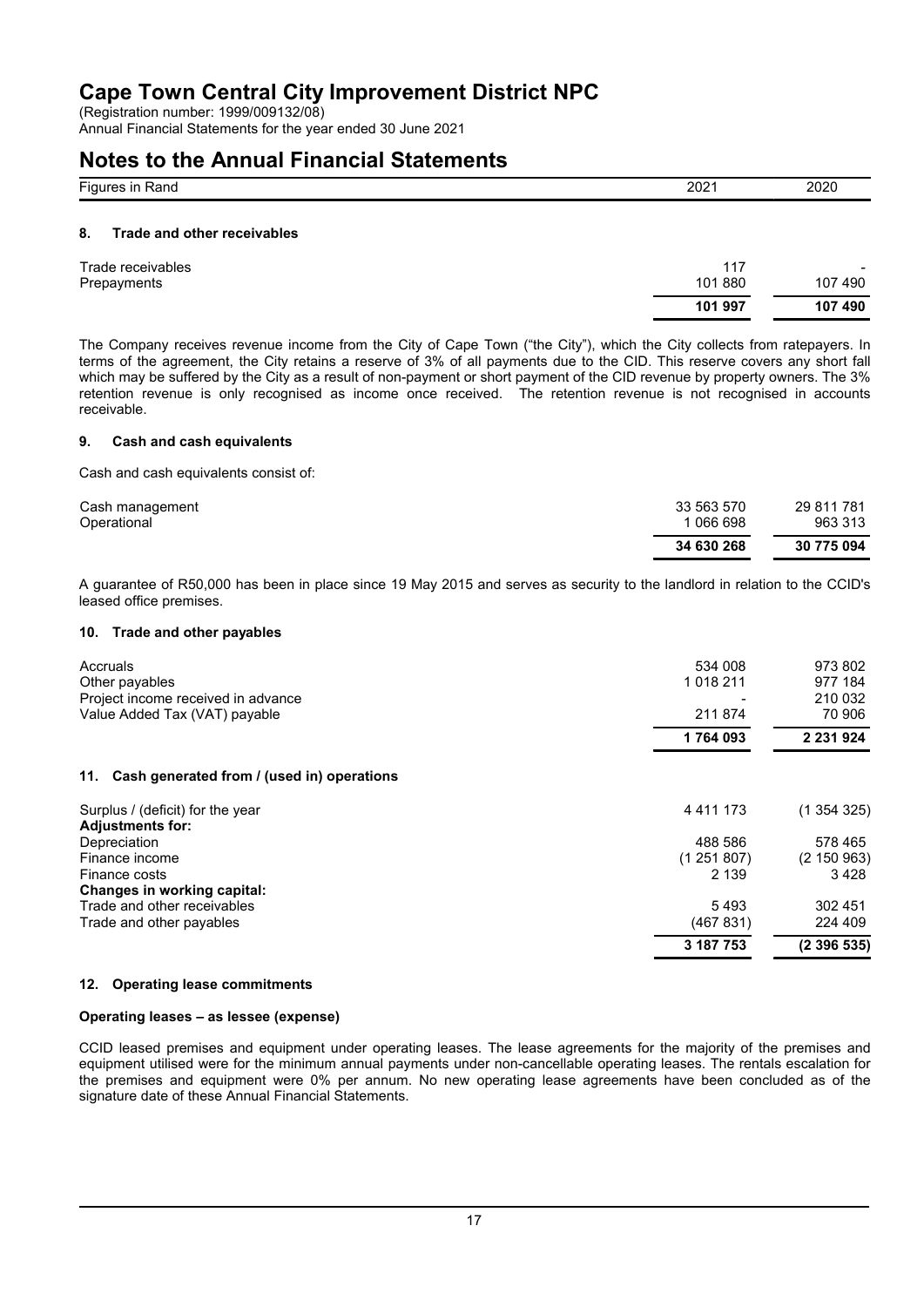(Registration number: 1999/009132/08) Annual Financial Statements for the year ended 30 June 2021

# **Notes to the Annual Financial Statements**

Figures in Rand 2021 2020

### **13. Contingencies**

#### **Non-taxable remuneration classification error**

A bona fide inadvertent error occurred in the payroll set up during the 2016 - 2018 financial years, which resulted in taxable remuneration being classified as non-taxable. The error gave rise to an employees' tax liability which has been calculated and provided for in the prior year financial statements. SARS has indicated that a 200% Understatement Penalty (USP) will be raised on the grounds that "failure to declare such income constitutes intentional tax evasion" and allowed the company the opportunity to provide reasons as to why the penalty should not be raised accordingly. If raised at 200%, the penalty will total R179 830.42 and interest calculated on the total tax debt will amount to R88 458.73. The interest calculated only pertains to the period up until the date of the submission to SARS at the end of February 2020. The directors have made use of the opportunity to present reasons to SARS and believe that the circumstances do not warrant such a severe USP. The directors are confident that SARS will not raise the USP at 200%. Due to the amount of the USP not being considered material by the directors, interest on the total outstanding liability cannot be measured reliably and is therefore not provided for in the annual financial statements. As of 30 June 2021, SARS has acknowledged our submission, but has not provided any further response on the matter to date.

### **Re-registration of Cape Town CCID with the Compensation Commissioner**

The Cape Town CCID has secured the services of a consultant to re-register it with the Compensation Commissioner as previous registration attempts were not successful. On two occasions application forms dated, 3 December 2015 and 15 February 2018, were physically submitted to the Department of Labour, stamped by them, but not processed to finality. For this reason a Return of Earnings submission cannot be submitted online as the Cape Town CCID's profile on the Department of Labour's Online Submission Portal has not been activated. Liabilities for current and potential back-dated Return of Earnings submissions cannot be measured reliably, as registration is still pending, and for this reason a liability has not been provided for in the annual financial statements.

### **14. Related parties**

### **Relationships**

The services paid by council are the supplementary municipal services the CCID is performing on behalf of the City. Council funds these services by way of an additional property rate charged to all property owners within the boundary of the CCID. In addition to the amounts received, the CCID pays the City for security and traffic services. This expenditure is allocated to Security expenses in the Detailed Income Statement.

### **Transactions with related parties**

### **Material related party transactions**

| Amounts received from the City of Cape Town |                |            |
|---------------------------------------------|----------------|------------|
| Revenue services rendered                   | 76 715 522     | 68 191 085 |
| Revenue retention refunded                  | $\blacksquare$ | 1868615    |
| Amounts paid to the City of Cape Town       |                |            |
| EPWP Auxiliary Law Enforcement Officers     | 91 164         | 781 362    |
| Learner Law Enforcement Officers            |                | 508 800    |
| Traffic Wardens                             | 557 691        | 843 025    |

#### **15. Going concern**

As at 30 June 2021 and up to the date of signing these financial statements, no events or conditions have occurred that would impact the entity's ability to continue as a going concern.

### **16. Events after the reporting period**

There have been no facts or circumstances of a material nature that have occurred between the reporting date and the date of this report that have a material impact on the financial position of the company at the reporting date.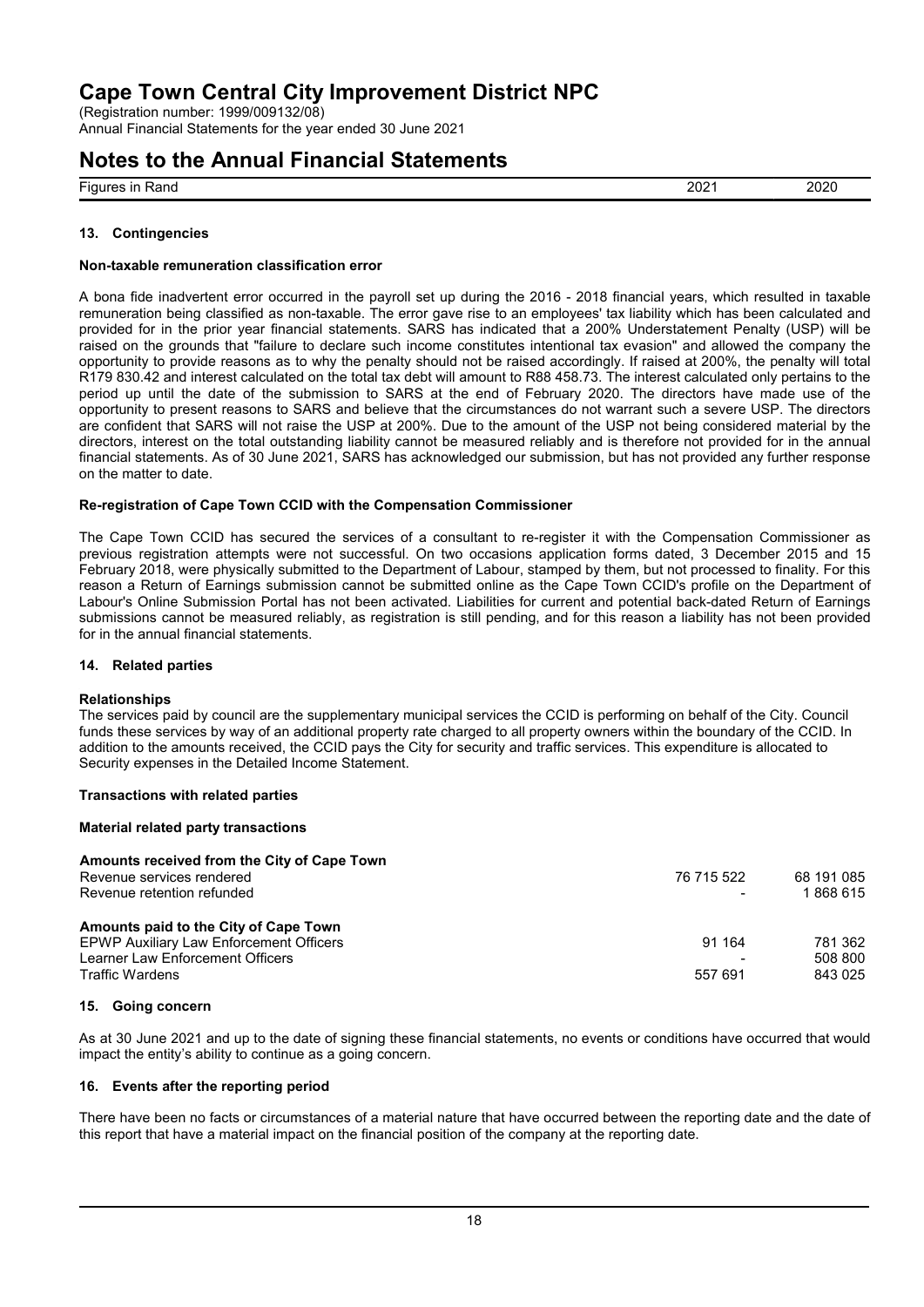(Registration number: 1999/009132/08) Annual Financial Statements for the year ended 30 June 2021

## **Notes to the Annual Financial Statements**

## **17. COVID-19**

The COVID-19 Pandemic has continued to impact this current financial year, just as it did the final quarter of last year. Over this period it has resulted in additional expenditure being incurred to fund personal protective materials and office restructuring to comply with the Disaster Management Act: Regulations relating to COVID-19. Night-shift cleaning costs removed in the final quarter of last year, continue not to be incurred due to low demand as a result of curfew implementation and the restricted trading conditions imposed on the night-time economy. Similarly any travel and conferences planned in the last year-and-aquarter have been cancelled as a direct result of the pandemic.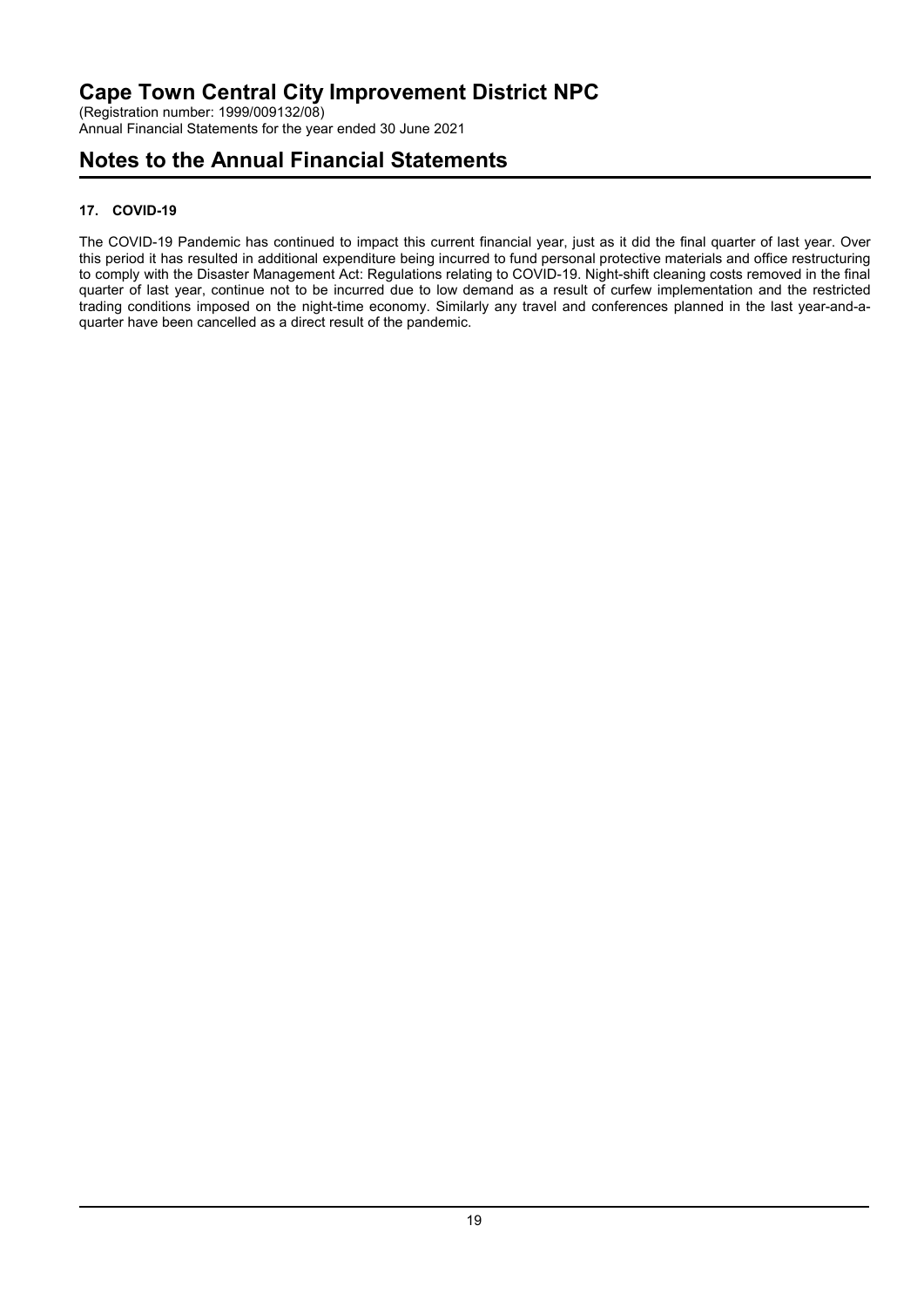(Registration number: 1999/009132/08)

Annual Financial Statements for the year ended 30 June 2021

## **Detailed Income Statement**

| Figures in Rand                          | <b>Notes</b> | 2021          | 2020         |
|------------------------------------------|--------------|---------------|--------------|
|                                          |              |               |              |
| <b>Revenue</b>                           |              |               |              |
| <b>ATM Project</b>                       |              | 210 032       |              |
| Revenue - services rendered              |              | 76 715 522    | 68 191 085   |
| Retention of revenue refunded            |              |               | 1868615      |
| Combined ATM and Company Gardens Project |              |               | 899 982      |
|                                          | 2            | 76 925 554    | 70 959 682   |
| Other income                             |              |               |              |
| Finance income                           | 5            | 1 251 807     | 2 150 963    |
| Sundry income                            |              | 428 102       | 579 692      |
|                                          |              | 1679909       | 2730655      |
| <b>Expenditure (Refer to page 21)</b>    |              | (74192151)    | (75 041 234) |
| Operating (deficit) / surplus            | 4            | 4 4 1 3 3 1 2 | (1350897)    |
| Finance costs                            |              | (2 139)       | (3 4 28)     |
| (Deficit) / surplus for the year         |              | 4 4 1 1 1 7 3 | (1354325)    |